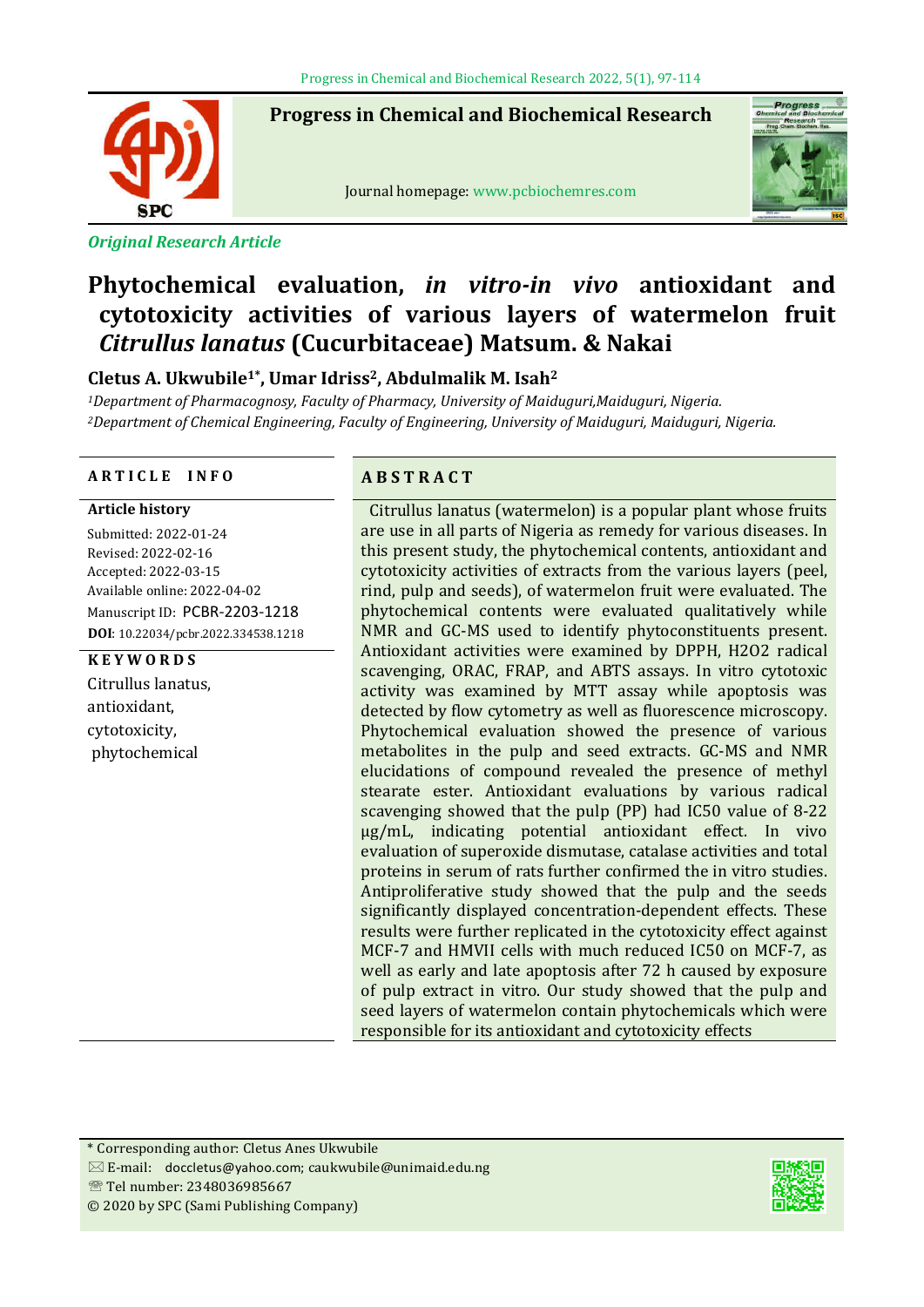# **G R A P H I C A L A B S T R A C T**Photochemical C. lanatus extracted with methanol **Antioxidant & cytotoxicity Activities Bioactive compound**

#### **1. Introduction**

Researches on the investigation of compounds of plant origin are expanding worldwide, especially in the developing countries like Nigeria, in which the use of herbal medicine is widely popular for their primary health needs. It is known that medicinal plants have been utilized in all over the universe since the ancient times for the treatment of various diseases, including asthma, abdominal disorders, skin diseases, respiratory, and urinary complications, as well as liver and cardiovascular disease [1]. Thus, the importance of the search for natural products with antioxidant effect is emphasized, as they are able to prevent, stabilize, or disable free radicals before they attack biological targets in cells like DNA, proteins, and lipids [2].

Antioxidants are substances which protect the body cells against free radicals, which may play a role in heart diseases, cancer, and the other diseases [3]. Free radicals are formed from molecules through the breakage of food enzymes in the body or breakage of a chemical bond. Antioxidants, such as vitamin C and E as well as carotenoids may help protect cells from damage by free radicals. The other naturally occurring antioxidants include flavonoids, tannins, phenols,

and lignans. These include fruits, vegetables, whole grains, nuts, seeds, herbs, and spices [4]. Dietary antioxidants can act as free radical scavengers, radical chain reaction inhibitors, metal chelators, oxidative enzyme inhibitors and antioxidant enzyme cofactors [5]. Therefore, there is an increasing interest in extending the range of antioxidants which can be used as food ingredients to prevent food oxidation.

*Citrullus lanatus* (Thunb.) is one of the popular fruits grown in the tropics. It is grown in the favorable climates from tropical to temperate regions worldwide. The juicy part is usually deep red or pink in color, and the seed is black, although there are some seedless varieties. It is consumed as juice or as an ingredient in mixed beverages. The large fruit is a kind of modified berry called a *pepo* with a thick rind (peel) and fleshy center (pulp). The fruit rind is mid- to dark [6], green and usually mottled or striped, and the flesh, containing numerous pips spread throughout the inside, can be red, pink, orange, yellow, or green [7]. Due to the massive water and significant electrolyte content of the fruit, it is largely consumed during hot weather conditions such as summer and heat waves to quench thirst and provide relief for dehydration.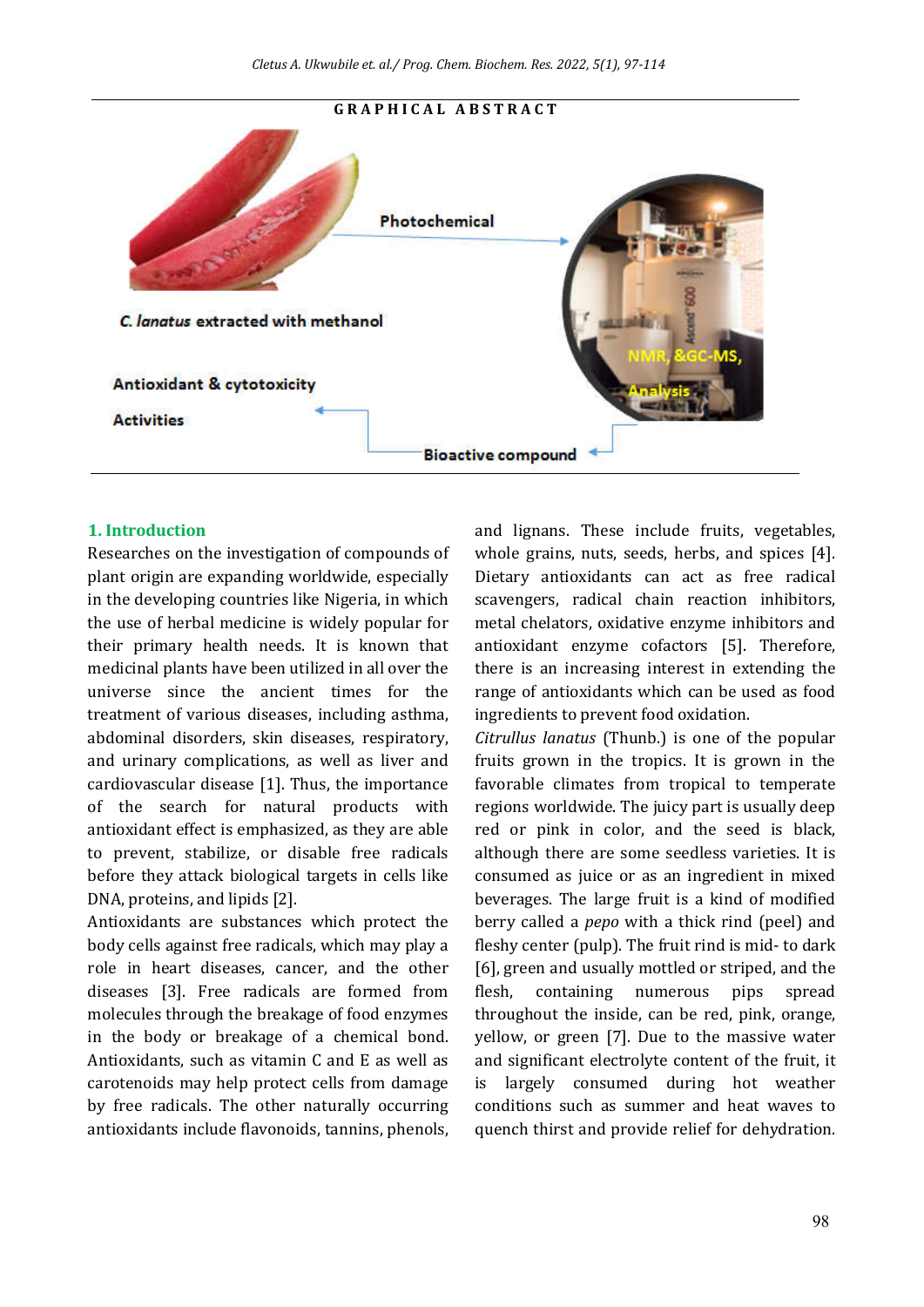The seeds taste like nuts and can be roasted and eaten raw as a snack, or grounded into flour. The rind, which is the hard exterior of the fruit is used in some countries as a vegetable for making stews, and pickles [8] .

The proposed study was carried out in order to determine the phytochemical contents, *in vitro-in vivo* antioxidant and cytotoxicity activity of various layers of watermelon fruits (Fig. 1) which were collected from Maiduguri, Nigeria.



**Fig.1.** Transverse section through watermelon fruit showing various layers.

# **2. Materials and Methods**

# *2.1. Materials*

# *2.1.1. Chemicals and equipment*

80 % (v/v) methanol, Folin-Ciocalteu, Rutin, H2SO4, annexin v, ascorbic acid, 2,2-diphenyl-1 picrylhydrazyl (DPPH), gallic acid were purchased from Sigma Aldrich (St Louis, USA), UV-vis spectrophotometer (Jenway™ model 7315, Fisher Scientific, UK), Carry 3500 UV-vis spectrophotometer (Agilent Technologies, USA), flow cytometry, Bio-assay reader (Perkin Elmer HTS 7000, USA), rotary evaporator (BUCHI, Germany). The other chemicals were of analytical grades.

# *2.1.2. Laboratory animals*

Fifty (50) Wistar rats of both sexes weighing 150-180 g were purchased from the animal house of the Department of Pharmacology, University of Jos, Nigeria. Ethical consideration guiding the use of animals in research by the Ethical Committee of the University of Jos was strictly followed such careful handling of the animals among others. The animals were allowed to acclimatize in the laboratory for one week with access to water and feeds *ad libitum*.

# **2.2. Methods**

# *2.2.1. Collection and identiication of plant materials*

*Citrullus lanatus* fruits were collected fresh in the early morning hours in June, 2021, from Jakana, Borno State, Nigeria. The selected fruits were greenish in color and heavy in weight. The plant was authenticated by Mr. C. A. Ukwubile (a Pharmacognocist) of the Department of Pharmacognosy, Faculty of Pharmacy, University of Maiduguri, Nigeria, in which a voucher number of *UMM/FPH/CUB/002* was deposited for the plant in the herbarium.

# *2.2.2. Extraction of plant materials*

The fruits were peeled and both the exocarp and then, the seeds were shade-dried at room temperature for a period of two weeks prior to grinding into fine powder. The powdered sample was stored in a freezer prior to the extraction.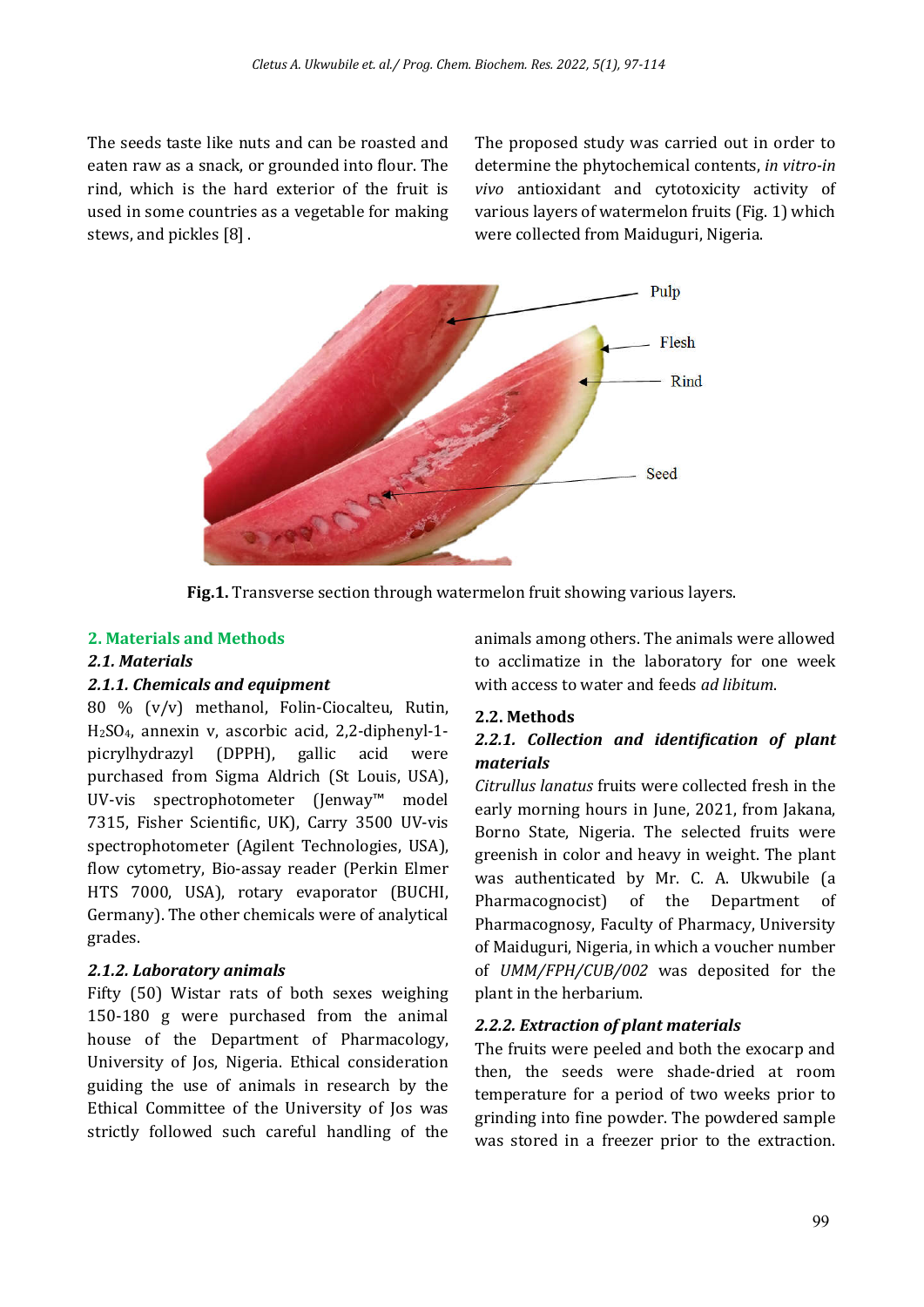500 g of each extract was weighed and added to 1000 mL of methanol and kept for 24 h at room temperature using cold maceration technique. The resulting mixtures were filtered with Whatman No.1 filter papers. The exocarp filtrate was concentrated using water bath at a temperature of 64.7 0C. The solvents were then taken out of the seed filtrate by rotary evaporation at 100 r/min (220 v; 50/60 Hz).

# *2.2.3. Phytochemical evaluation of extracts*

The presence of major metabolites in the three layers of the fruit such as alkaloids, glycosides, carbohydrates, fats and oils, etc. was determined following the standard procedures previously described by [9-11]. At least two different tests were carried out to determine the presence or absence of the metabolites in the extracts. GC-MS and NMR were used to determine the type of the presented compounds [12].

# *2.2.4. Antioxidant activity by DPPH radical scavenging activity of extracts*

The percentage antioxidant activity (% RSA) of each extract was obtained using the DPPH (2,2 diphenyl-1-picryl-hydrazyl) radical absorbance assay, according to the procedure described by [13-14]. Exactly 24 mg DPPH was dissolved with 100 mL methanol to attain an absorbance of about  $0.98 \pm 0.02$  at 517 nm using UV-vis spectrophotometer (Jenway™ model 7315, Fisher Scientific, UK), and was stored at 20 $\degree$ C prior to analysis. The reaction mixture contained 100 µL of extract and 3 mL of DPPH in methanol solution at different concentrations of 100, 200, 300, 400, and  $500 \mu g/mL$ . The positive control was ascorbic acid at the same sample concentration. The percent DPPH scavenging effect was calculated using the following equation:

*% RSA = [(Absorbance control – Absorbance test sample)/Absorbance control] x 100 (ii)*

# *2.2.5. Hydrogen peroxide (H2O2) radical scavenging activity of extracts*

 $H_2O_2$  radical scavenging activity was determined using the procedure previously described by [15]. Briefly, various concentrations 100, 200, 300, 400, and 500 µg/mL of the extracts were separately mixed with  $0.1$  mL of 2 mM  $H_2O_2$ solution in 50 mM PBS solution (pH 7.4), and incubated at 45  $\,^{\circ}$ C for 10 min. The solution was measured at 230 nm absorbance. Ascorbic acid was used as positive control. The % of inhibition was then evaluated by comparing the control absorbance to that of the test samples using the following formula. The raw data obtained for anti-oxidation were compared with that of the reference ascorbic acid.

*% H2O2 RSA = (Absorbance control – Absorbance test sample)/Absorbance control] x 100 (iii)* In which, RSA = radical scavenging activity.

# *2.2.6. Oxygen radical absorbance capacity (ORAC) assay*

An automated plate reader (KC4, Bio Tek, USA) containing 96-wells [16-17]. as well as Phosphate buffer (pH 7.4; 37 $\degree$ C) were used. In order to generate peroxyl radical, freshly prepared 2, 2' azobis (2-amidino-propane) dihydrochloride was utilized for each experiment. The excitation value of 485 nm and emission value of 520 nm were used as the fluorescence conditions. The results were expressed as mM TE/g fresh mass.

# *2.2.7. Ferric reducing antioxidant power (FRAP) assay*

The FRAP assay was carried out according to the procedure described by [18], with slight modifications.

# **2.2.8. ABTS (2,2'-azinobis-3**

# **ethylbenzothiazoline-6sulfonate) assay**

The antioxidant capacity assay was evaluated by the method previously described [19-20]. Briefly, ABTS was prepared reacting 7 mM ABTS & 2.45 mM potassium persulfate, and incubated for 16 h at 23 °C. The solution was thereafter diluted with 90 % ethanol and measured at 734 nm absorbance using UV-vis spectrophotometer.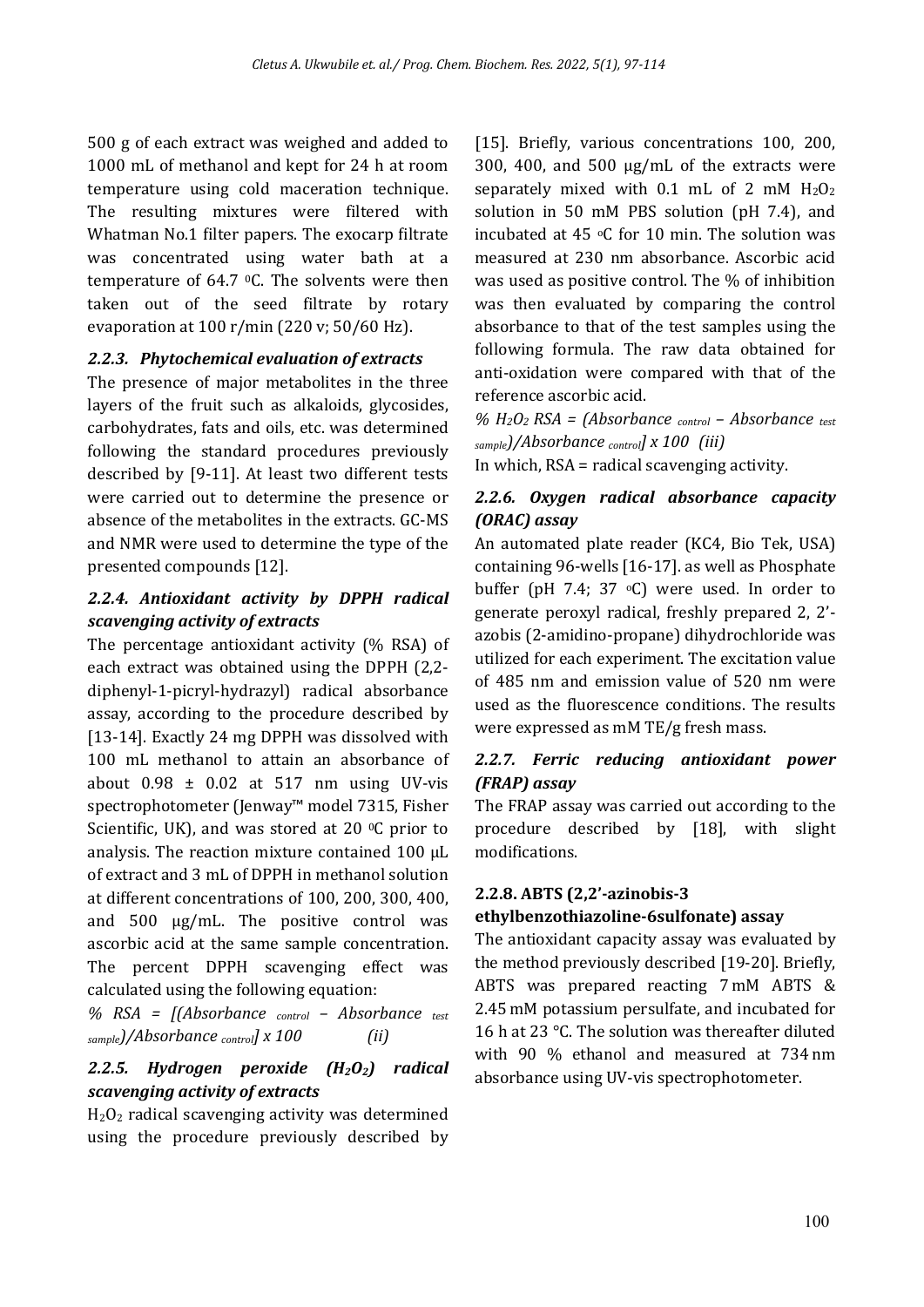# *2.2.8. Determination of total phenolic contents*

The total phenolic contents was evaluated using the Folin- Ciocalteu reagent method previously described by [21]. Briefly, 1 mL of extracts was each diluted with 1 mL of Folin- Ciocalteu reagent in a ratio of 1:1. After 5 min, 10 mL of 70  $%$  Na<sub>2</sub>CO<sub>3</sub> solution was added to the mixture and the volume was made up to 13 mL with deionized water, the mixture was thoroughly shaken. The mixture was measured with UV-vis spectrophotometer at 750 nm at room temperature. The total phenolic content was then determined from the linear calibration curve using gallic acid as a reference. It was expressed as mg of gallic acid equivalent per gram of dried extracts obtained from a standard curve of gallic acid.

# *2.2.9. Determination of total flavonoid contents*

In determining the flavonoid contents, aluminum chloride (AlCl3) colorimetric assay was used with slight modifications. Briefly, 5 mL extract was mixed with 10 mL of 30% methanol, 2 mL NaNO2 and 2 mL of  $MgCl<sub>2</sub>H<sub>2</sub>O$ . After 5 min, 1 mL of NaOH was added to the mixture. The mixture absorbance was recorded at 506 nm against blank. Rutin solution prepared at 0-100 µg/mL concentrations was used as a standard for the calibration curve. The total flavonoid content was then expressed in µg/mL rutin equivalent dry weight [14].

# *2.2.10. Determination of the in vivo antioxidant activity of the extract*

Thirty Swiss albino Wistar rats of both sexes were randomly grouped into five groups of six animals. Group I was the negative control group which received 0.5 mL of distilled water orally (p.o.), Group II was the positive control group administered with 0.2 mL dimethyl sulfoxide (Rimso-50®, Guangdong Guanghua Sci-Tech Co. Ltd, China) (p.o.), Group III was administered 100 mg/kg of extracts, Group IV was administered 200 m/kg of extracts, while Group V was administered 400 mg/kg of extracts (p.o.). The animals were dosed three times a week for 14 days. They were observed daily for signs of toxicity and mortality in the period of the study. On the last day of the study, the animals were chemically sacrificed and blood was immediately collected from the animals by direct cardiac puncturing. Fresh blood collected were stored in EDTA bottles and kept in a refrigerator at -20  $\,^{\circ}$ C for further usage [14, 22-23].

# *2.2.10.1. Preparation of serum*

Serum was prepared following the procedure previously described by [14,24]. In this procedure, fresh blood collected from the animals by cardiac puncturing into EDTA bottles were allowed to clot for 30 min and then, they were centrifuged at 2000 rpm for 15 min in order to harvest the serum from the upper layer of the bottles.

# *2.2.10.2.* **Determination of lipid peroxidation (LPO)**

Thiobarbituric acid reactive substance (TBARS) and malondialdehyde (MDA) production levels were measured following modified procedures previously described by [14,25]. Briefly,  $50 \mu L$ serum was de-proteinized by adding 1 mL of 14 % trichloroacetic acid plus 1 mL 0.6 % thiobarbituric acid. The mixtures were heated in a Precision 280 Digital Water Bath ±0.2°C at 37 °C (Marshall Scientific, USA) for 30 min and cooled on ice block for 5 min. It was then centrifuged at 2000 rpm for 10 min and the TBARS absorbance was measured at 535 nm using a Carry 3500 UV-vis spectrophotometer (Agilent Technologies, USA). The TBARS concentration was calculated using molar extinction coeficient of malondialdehyde (1.56 × 105 mol/L/cm) from the formula below:

 $A = \Sigma CL$  (iv) In which, A = absorbance, Σ = molar coefficient, C  $=$  concentration, and  $L =$  path length.

The obtained results were expressed in nmol/mg of protein [14].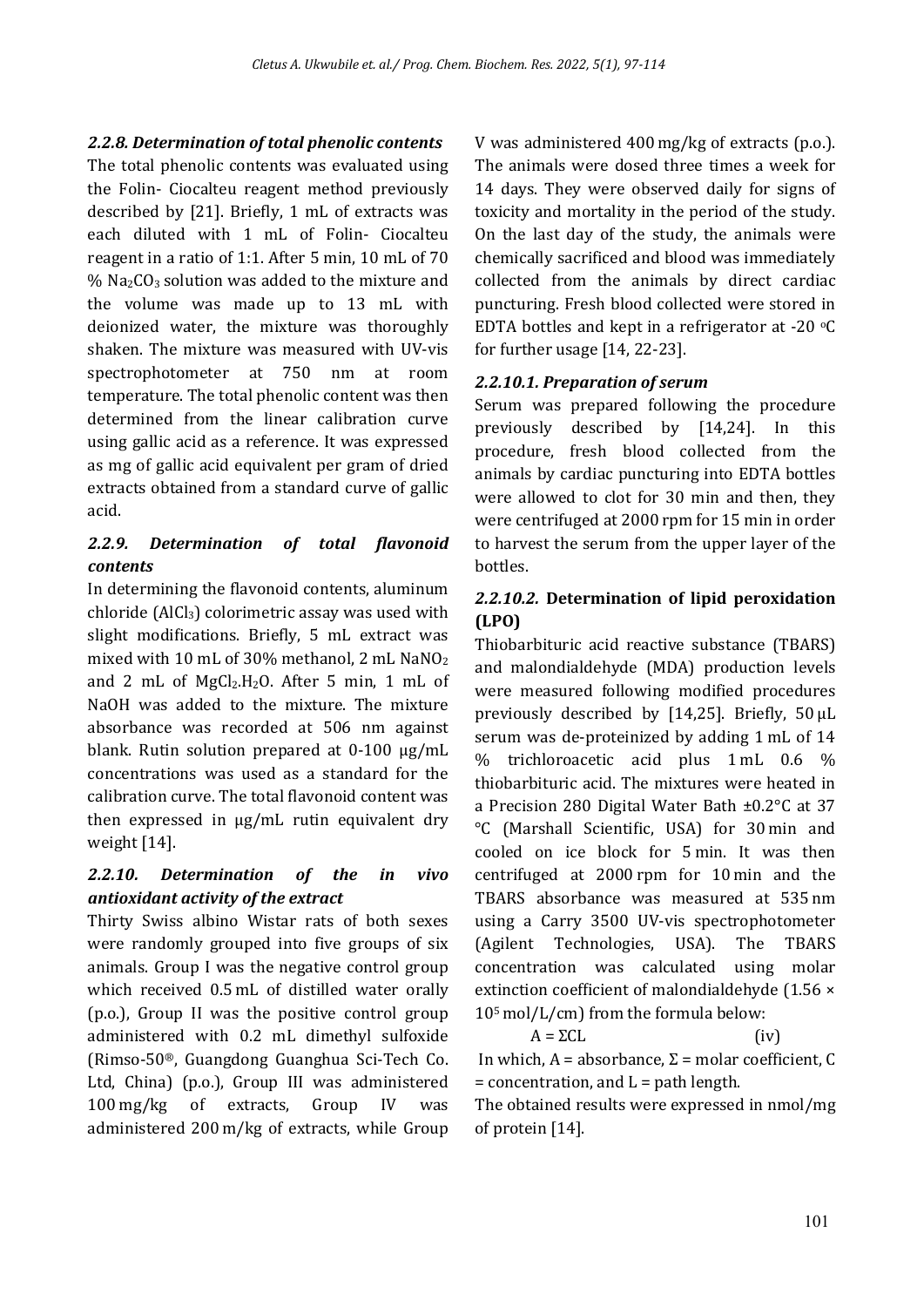# *2.2.10.3. Determination of superoxide dismutase (SOD) activity*

Superoxide dismutase activity was determined following the procedure described by [26]. Briefly, xanthine-xanthine oxidase system was used to produce a superoxide flux, while nitroblue tetrazolium (NBT) was used as superoxide production indicator. The degree of inhibition of enzyme unit reaction giving 50% inhibition of NBT reduction was taken as a measure of SOD activity (Onoja et al., 2014). The results obtained were expressed as U/mL.

# *2.2.10.4. Determination of catalase activity (CA) in serum*

Catalase activity (CA) in serum was determined following the procedures which was previously described by [14, 27] with slight modification. In this case, 10 µL serum was added to test tube containing 2.50 mL 50 mM potassium phosphate buffer at neutral pH. Furthermore, 0.1 mL fresh 30 mM H2O2 solution was added to the mixture.  $H_2O_2$  decomposition rate was measured at 240 nm absorbance for 5 min using a UV-vis (Carry 3500; Agilent Technologies, USA) spectrophotometer. To calculate the CA, 0.041 mM−1 cm−1 molar extinction coefficient was used.

# *2.2.10.5. Evaluation of total protein in serum*

The amount of protein in the serum was evaluated using total protein kit (TP0300, Micro Lowry, Peterson's modification; Sigma-Aldrich, USA) which uses colorimetric, endpoint method [14].

# *2.3. Cytotoxicity by benchtop assay*

Preliminary anti-proliferative and cytotoxicity activities of the watermelon extracts were evaluated using the methods previously described by [28].

# *2.4. MTT cell viability assay of extracts*

MCF-7 breast cancer cells were grown in 96-well plates (Costar, USA) at seeding rate of 1 x 105 cell /well in 100 µL of RPMI 1640 and were allowed to grow in a 5  $\%$  CO<sub>2</sub> incubator for 24 h. The medium is then removed and replaced with freshly prepared medium which contain various concentrations of watermelon extracts (1 µg/mL, 10 µg/mL, 25 µg/mL, 50 µg/mL, and 100 µg/mL) for 48 h. The medium was then washed with 10 % PBS, and 0.5 mg/mL MTT solution was added to each well and incubated for 4 h in the dark at 37 °C for 4 h. The MTT solution was then replaced with 200 µL dimethyl sulfoxide (DMSO) and further incubated for 1 h and the medium was removed. The amount of MTT formazan was directly proportional to the amount of living cells which was determined by determining the optical density at 570 nm using a bio-assay reader (Perkin Elmer HTS 7000, USA). The concentration of the extract that exhibited 50 % lethality on the cancer cells  $(CC_{50})$  was calculated as well as the selective index [29-32].

# *2.5. Apoptosis detection by flow cytometry and cellular morphology*

Cancer cells were cultured in a 24-well culturing plates and treated with 200 µg/mL extract for 48 h. Cells were stained with propidium iodide (PI) and annexin V. Then, cell morphology was observed under 400x magnification using fluorescence microscopy [29,31].

# *2.6. Statistical analysis*

Significant differences between the positive controls and test groups were determined using Graphpad prism 9.1. The value of  $p < 0.05$  was considered as being statistically significant (oneway ANOVA).

# **3. Results**

# *3.1. Phytochemical determination*

The phytochemical contents of the *Citrullus lanatus* extracts were evaluated using GC-MS and NMR, which revealed the presence of some compounds of which methyl stearate had the highest % abundance according to the GC-MS. Flavonoid component was detected in lager amount in the pulp (PP) and the seed (SD)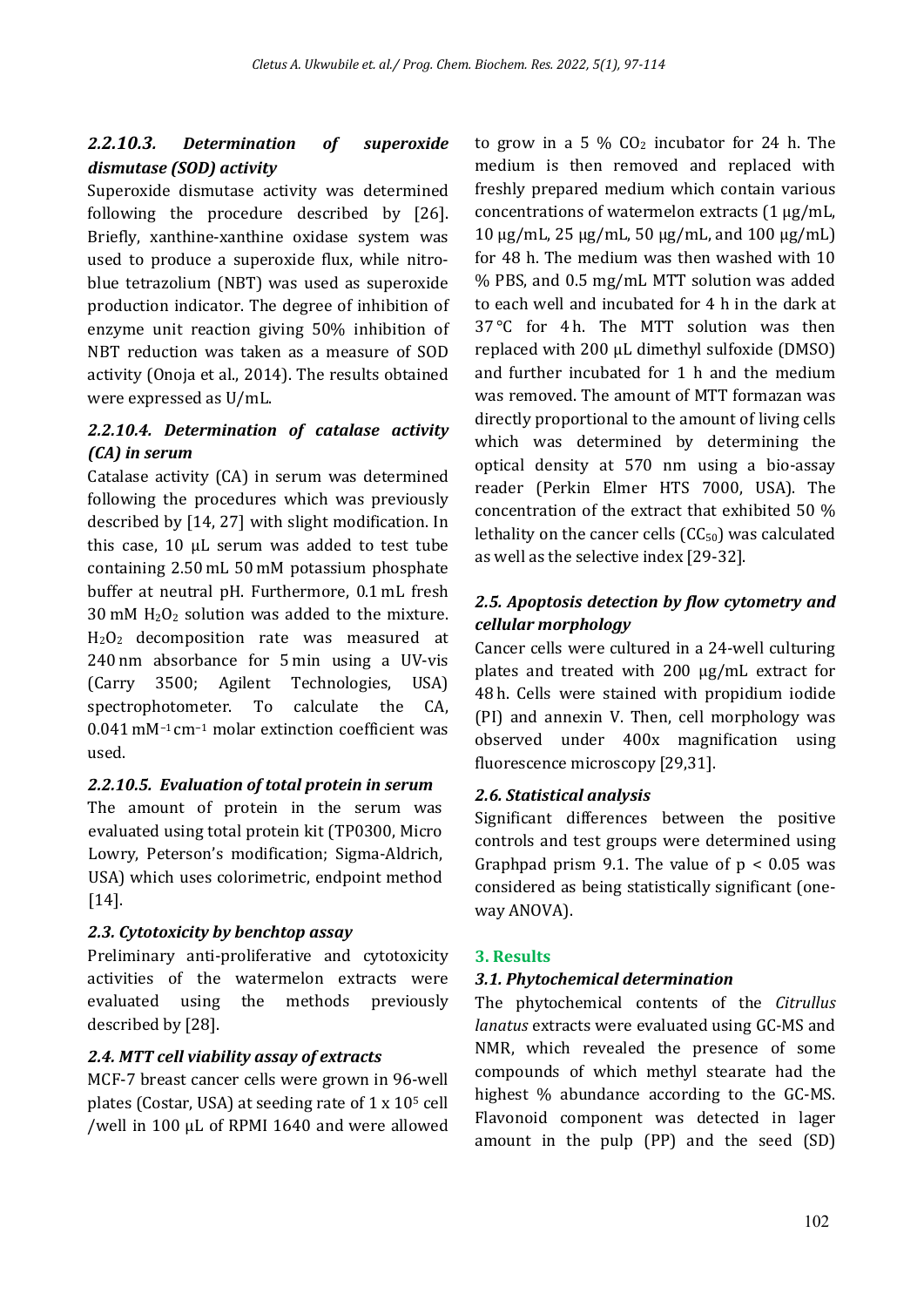methanol extract as seen in Table 1 and Fig. 2. *Thin layer chromatography (TLC) spots revealed other major metabolites in the layers such as*  *carbohydrates, saponins, tannins, terpenes/sterols, and proteins.*

| Phytoconstituent    | Test              |           | <b>Observation</b>       |           |                          |  |
|---------------------|-------------------|-----------|--------------------------|-----------|--------------------------|--|
|                     |                   | Peel      | Rind                     | Pulp      | Seed                     |  |
| Alkaloids           | Meyer's           |           |                          |           |                          |  |
|                     | Dragendorff's     |           | $\overline{\phantom{a}}$ |           |                          |  |
|                     | Wagner's          | -         | $\overline{\phantom{a}}$ |           | $\overline{\phantom{a}}$ |  |
|                     | Tannic acid       |           |                          |           |                          |  |
| Saponins            | Frothing          |           | $++$                     | $++$      |                          |  |
|                     | Hemolysis         |           | $++$                     | $++$      |                          |  |
| Carbohydrates       | Molisch's         | +         | $++$                     | $++$      | $\ddot{}$                |  |
|                     | Fehling's         | $\ddot{}$ | $\ddot{}$                | $++$      | $\ddot{}$                |  |
| Fixed oils/fatsSpot |                   |           |                          | $\ddot{}$ |                          |  |
| Tannins             | FeCl <sub>3</sub> |           | ۰                        | $++$      | $\ddot{}$                |  |
| Proteins            | Millon's          |           | ۰                        | $++$      | ۰                        |  |
|                     | Ninhydrin's       |           | ۰                        | $++$      | ۰                        |  |
| Flavonoids          | Na <sub>O</sub> H | +         | $+$                      | $++$      | $\ddot{}$                |  |
|                     | Shinoda's         | $\ddot{}$ | $++$                     | $++$      | $\ddot{}$                |  |
|                     | Lead acetate      | $\ddot{}$ | $\ddot{}$                | $++$      | $\ddot{}$                |  |
| Anthraquinones      | Borntrager's      | $\ddot{}$ | $\overline{\phantom{a}}$ |           | $\overline{\phantom{a}}$ |  |
| Cardiac glycosides  | Keller Kiliani's  | ۰         | ۰                        | $++$      | $++$                     |  |
|                     | Kede's            |           | ۰                        | $++$      | $\ddot{}$                |  |
| Triterpenes         | Liebermann's      |           | ٠                        |           | $\overline{\phantom{a}}$ |  |

**Table 1.** Phytochemical analysis of various layers of watermelon fruit methanol extract

Note: - (not detected), + (detected in moderate amount), ++ (detected in larger amount).

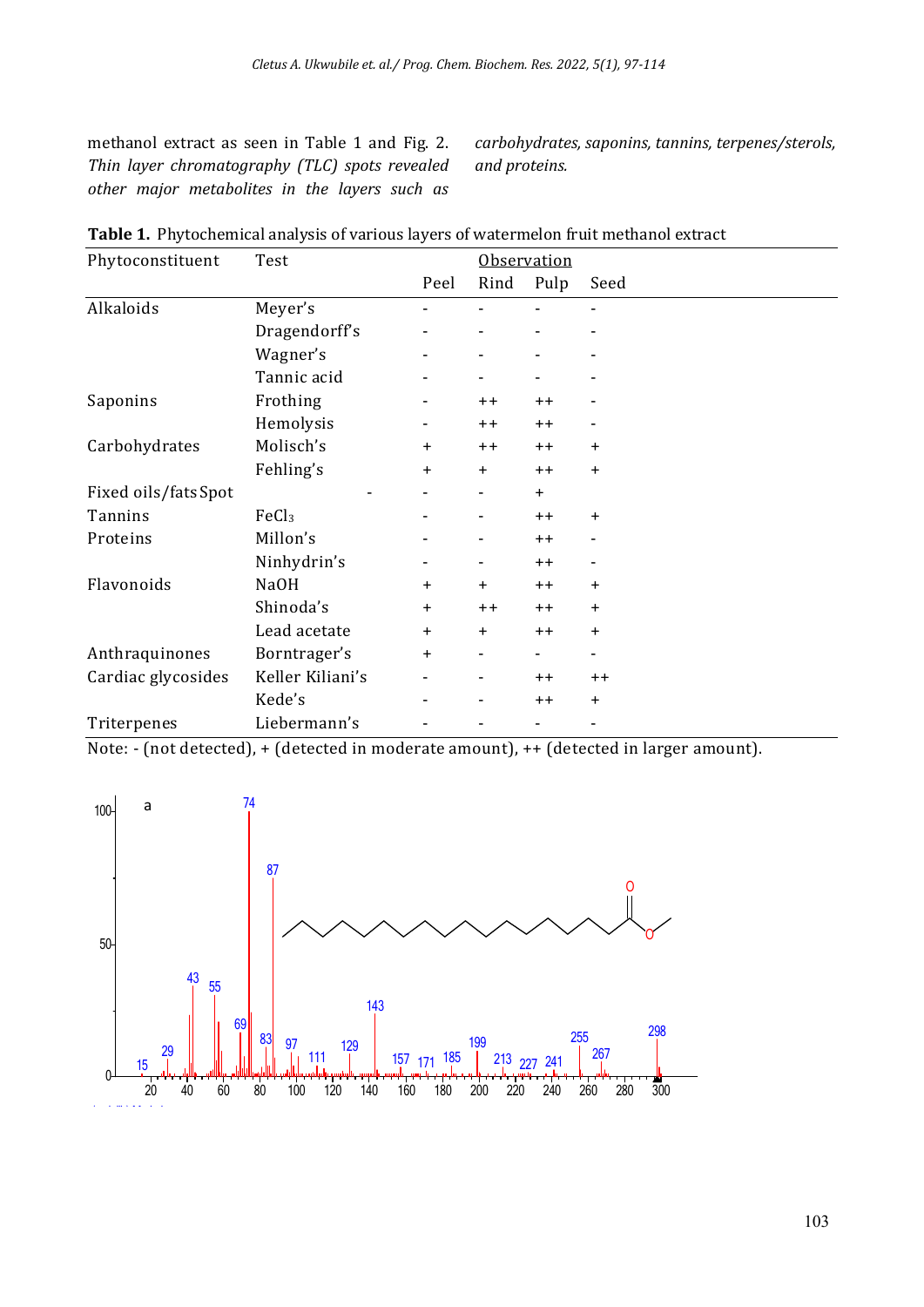

**Fig. 2.** Characterization of isolated compound from *C. lanatus* pulp extract: a; mass spectra of compound. It is white crystals, m/z: 298.5 mol/g, boiling point: 443 °C; methyl stearate ester (molecular formula:  $C_{19}H_{38}O_2$ ), b; <sup>1</sup>H-NMR spectrum.

# *3.2. In vitro antioxidant activity, total phenolic and total flavonoid contents*

*The C. lanatus methanol extracts of various layers indicated potent antioxidant activity against DPPH, H2O2, ORAC, FRAP, and ABTS. From the study, the most antioxidant activities were obtained in the pulp layer (PP) with IC50* value of 8.12 *mg/mL to 22.02 mg/mL followed by the seed (SD) with IC50* value of 14.20 *mg/mL to 32.14 mg/mL scavenging radicals. These values were* 

*statistically different compared to their standards (p < 0.05; one-way ANOVA). The peel (PL) and the rind (RD) do not illustrate a strong scavenging radical activity (Table 2; Fig. 3). Total phenolic content* of the PP *extract was 123.20 mg of GA/100 g extract, while the SD had 98.45 mg of GA/100 g extract. Similarly, lavonoid content of the PP was 23.30 mg of rutin/100 g extract, while the SD had 18.50 mg of rutin/100 g (Fig. 3).* 

| <b>Table 2.</b> In vitro antioxidant activity of various layers of the extract from C. lanatus fruits |  |  |  |
|-------------------------------------------------------------------------------------------------------|--|--|--|
|-------------------------------------------------------------------------------------------------------|--|--|--|

| Extracts $(\mu g/mL)$ |                               |                               | Antioxidant activity (% inhibition) |                               |                               |
|-----------------------|-------------------------------|-------------------------------|-------------------------------------|-------------------------------|-------------------------------|
|                       | <b>DPPH</b>                   | H <sub>2</sub> O <sub>2</sub> | ORAC                                | <b>FRAP</b>                   | <b>ABTS</b>                   |
| PL                    | $28.71 \pm 0.65^{\circ}$      | $22.10\pm0.31b$               | $23.65 \pm 0.44$ <sup>b</sup>       | $42.10\pm0.23b$               | $56.14 \pm 0.53$ <sup>b</sup> |
| <b>RD</b>             | $32.10\pm0.10b$               | $45.10 \pm 0.42$ <sup>a</sup> | $20.33 \pm 0.14$ <sup>b</sup>       | $37.10\pm0.28$ <sup>b</sup>   | $22.18 \pm 0.31$ <sup>a</sup> |
| PP                    | 78.56±1.01 <sup>b</sup>       | $75.12 \pm 1.12$              | $88.56 \pm 0.06^{\circ}$            | $68.04 \pm 0.22$              | 72.04±0.31b                   |
| <b>SD</b>             | $62.21 \pm 0.54$ <sup>a</sup> | $70.23 \pm 1.45$ <sup>b</sup> | $85.67 \pm 1.34$ <sup>a</sup>       | $52.37 \pm 0.64$ <sup>a</sup> | $73.65 \pm 1.01$ <sup>b</sup> |
| Standard              | $82.22 \pm 1.34$ <sup>b</sup> | $88.00 \pm 1.02$              | $78.14 \pm 0.12$ <sup>a</sup>       | $58.06 \pm 0.24$              | $84.08 \pm 1.12$ <sup>a</sup> |

Values are expressed as mean $\pm$ SD; n = 3. Values which contain the same superscript alphabets in the same column are significantly different (p<0.05; one-way ANOVA followed by Duncan's multiple range test). PL (peel), RD (rind), PP (pulp), and SD (seed).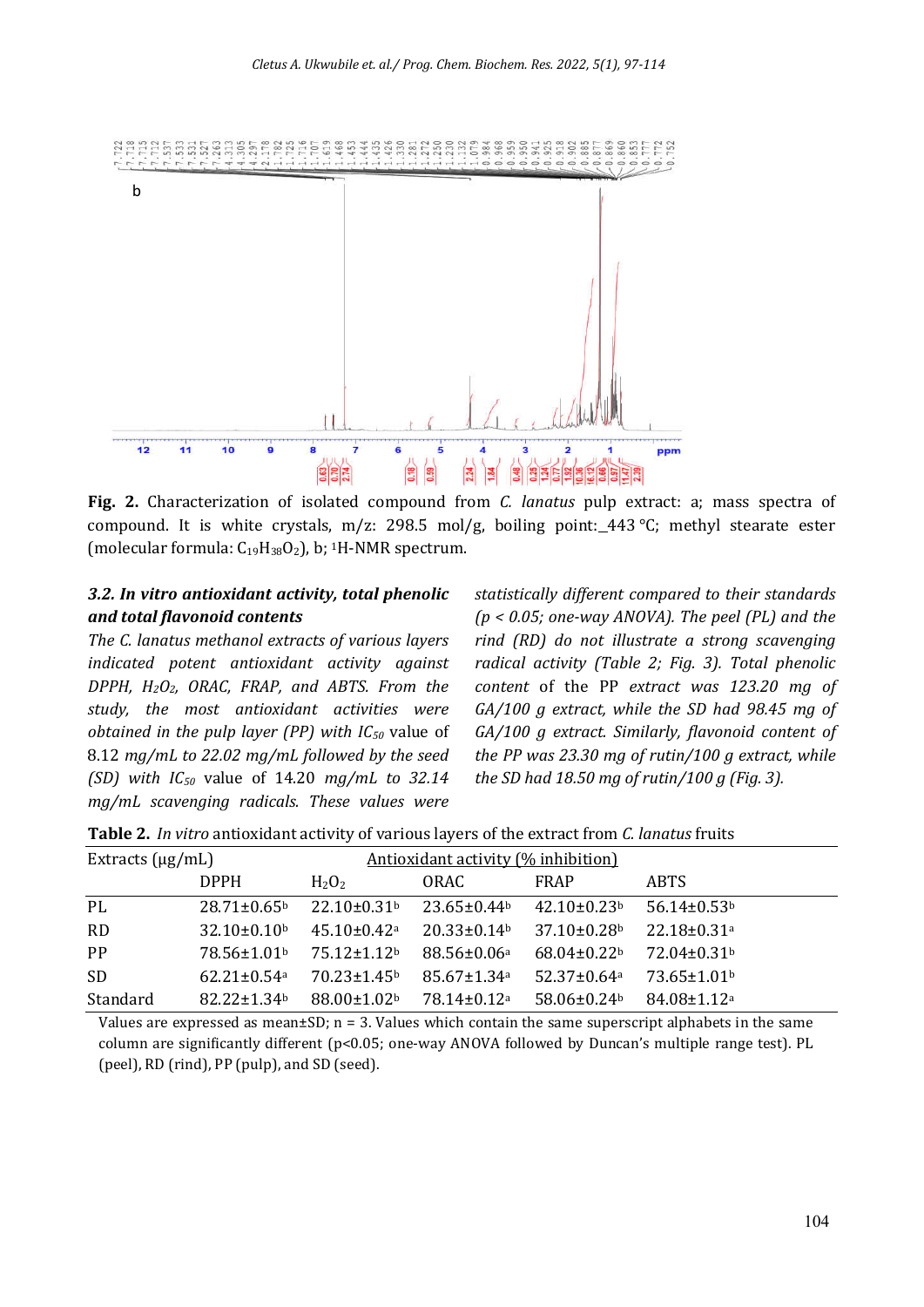

**Fig.3.** (a) IC50 potentials of various layers from *C. lanatus* fruit. Results are mean±SD. Extract concentrations of 50-250 µg/mL were used, (b) total phenolic and lavonoid contents of *C. lanatus*  pulp (PP) and seed (SD) layers.

# *3.3. In vivo antioxidant effects of C. lanatus extracts in Wistar rats*

*The results of the in vivo antioxidant study of C. lanatus extracts on Wistar rats are displayed in Fig. 4. From the result the pulp (PP) and the seed (SD) extracts produced a dose dependent increase in serum catalase and superoxide* 

*dismutase (SOD) activities at dose of 100 to 400 mg/kg b.w. extracts, while there was also dosedependent decrease in serum* malondialdehyde (*MDA) levels. These values were significantly different at the highest dose 400 mg/kg b.w. when compared to the control group (p < 0.05).*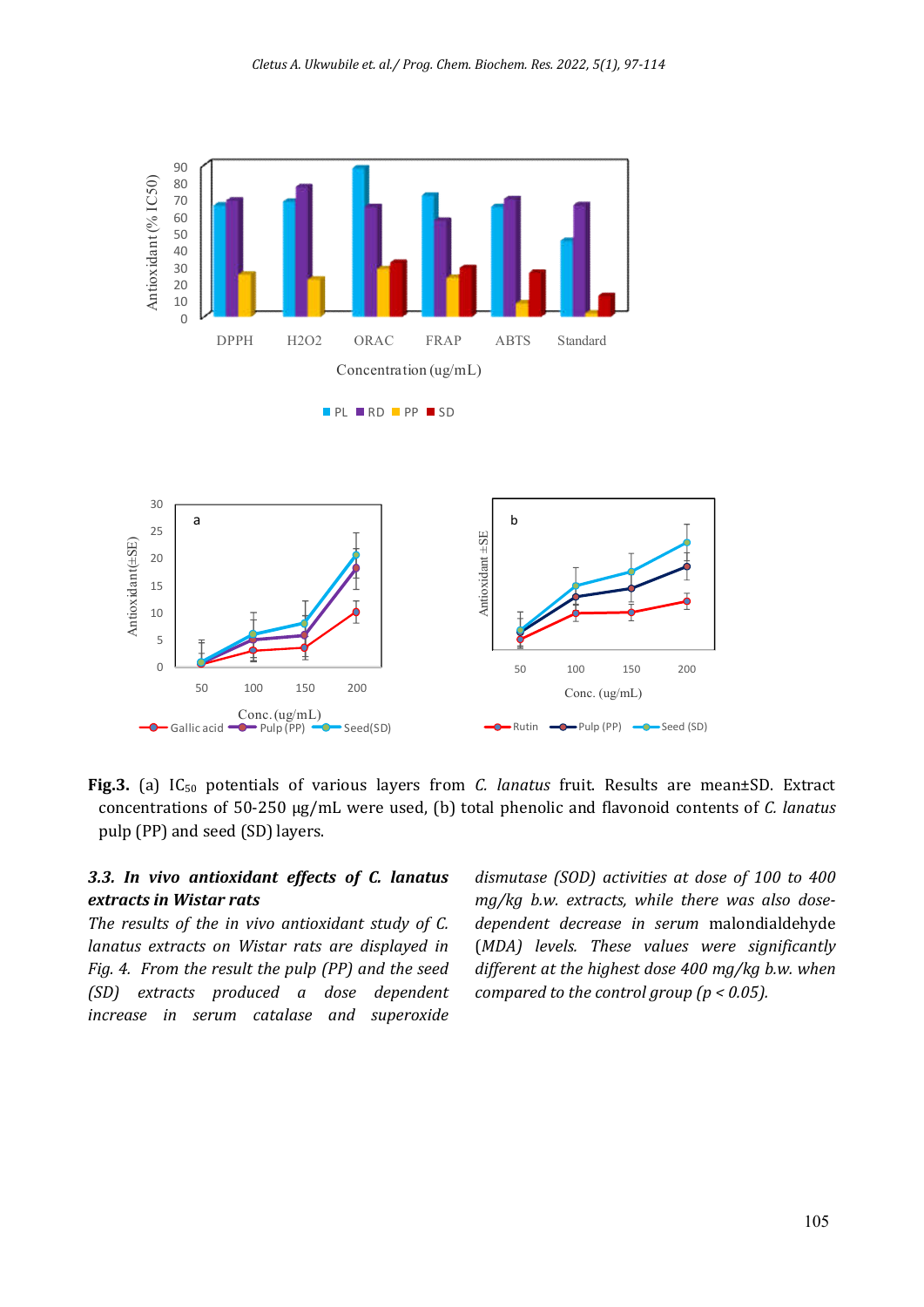

**Peel Rind Pulp Seed Control** 

*Fig.4. In vivo antioxidant activity of various layers of C. lanatus fruit in Wistar rats. Extracts were administered at dosses of 100, 200, and 400 mg/kg b.w. (p.o.). Results were expressed as mean±SD; n = 5 per group. There was signiicant different between the treated and the control group at 400 mg/kg b.w (p < 0.05; one-way ANOVA).*

# *3.4. Anti-proliferative and growth inhibitory effects of C. lanatus extracts*

The data obtained from the study indicated all layers of watermelon fruit, the pulp (PP) and the seeds (SD) exhibited concentration-dependent activity. From the results, length of guinea corn (*Sorghum bicolor*) radicles decreased progressively with increased concentrations of extracts from 5µg/mL to 40 µg/mL (Fig. 5). Likewise, more mortalities were witnessed among the tadpoles (*Raniceps ranianus*) with increased concentrations of the extracts.



 $5 \mu g/mL$  $40 \mu g/mL$  $10 \mu g/mL$  $20 \mu g/mL$ Control

**Fig. 5.** Growth inhibitory effects of watermelon pulp on *Sorghum bicolor* radicles.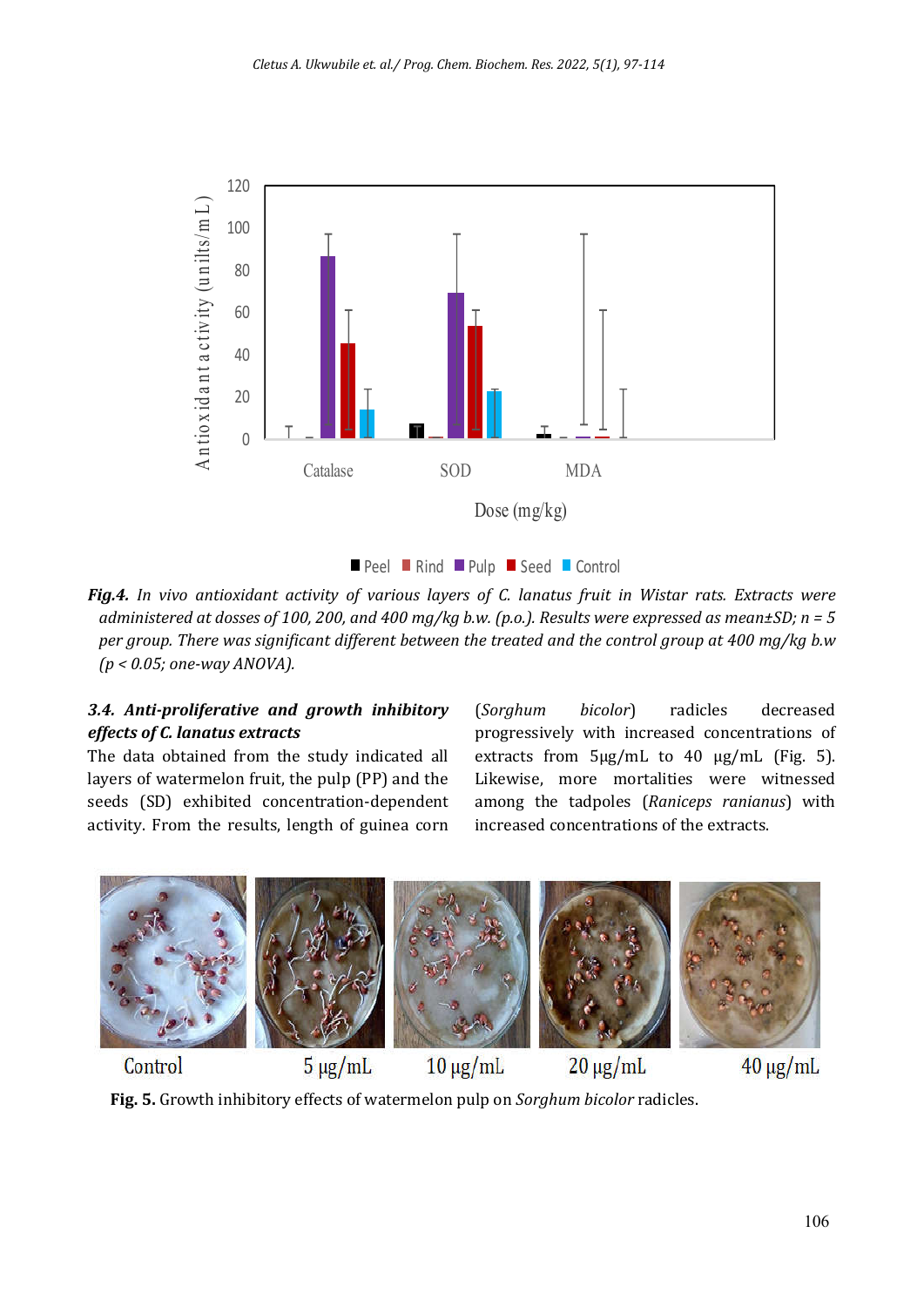# *3.5. In vitro cytotoxic effects of C. lanatus extracts*

From the cytotoxicity study carried out on MCF-7 and HMVII cancer cells using various layers of *C. lanatus* fruit, the results demonstrated a concentration-dependent effects as well as the induction of early and late apoptosis in cancer cells especially in breast cancer cells MCF-7 when compared to vaginal melanoma cancer cells HMVII as revealed by flow cytometry. The pulp and the seeds illustrated the most potent cytotoxic effects than the other layers with  $IC_{50}$ values 6.01± 0.01 µg/mL and 18.12± 0.20 µg/mL, respectively (Table 3; Fig. 6). These results were not significantly different from doxorubicintreated cells (p < 0.05; one-way ANOVA).

|                      | $IC50$ ( $\mu$ g/mL) |                 | $IC50$ ( $\mu$ g/mL) |                 |  |
|----------------------|----------------------|-----------------|----------------------|-----------------|--|
| Extract $(\mu g/mL)$ | MCF-7                | SI <sup>a</sup> | <b>HMVII</b>         | SI <sub>b</sub> |  |
| Peel (PL)            | $228.12 \pm 6.32$    | ND.             | $282.44 \pm 4.56$    | ND              |  |
| Rind (RD)            | $129.10 \pm 6.22$    | ND              | $202.03 \pm 2.34$    | ND              |  |
| Pulp (PP)            | $6.01 \pm 0.01*$     | 66.12           | $22.14 \pm 0.01*$    | 48.50           |  |
| Seed (SD)            | $18.12 \pm 0.20*$    | 45.66           | $8.12 \pm 0.01*$     | 58.04           |  |
| Doxorubicin          | $0.20 \pm 0.01*$     | 16.88           | $0.60 \pm 0.02*$     | 14.28           |  |

**Table 3.** Cytotoxic effects of extracts from various layers of *C. lanatus* fruit

Results are mean  $\pm$  SD (n = 3). \*P < 0.05 (one-way; ANOVA) are statistically significant when compared to the control drug, ND (not determined), SI<sup>a</sup> and SI<sup>b</sup> are selective index against MCF-7 and HMVII cells, respectively at concentrations from 10-200 µg/mL.









Control (doxorubicin)  $200 \mu g/L$  (PP) Apoptosis (48 h) Annexin V 10<sup>5</sup> b. HMVII vaginal melanoma cells

**Fig.6.** Cytotoxic effects of *C. lanatus* pulp (PP). Cancer cells treated with pulp extract from *C. lanatus* fruit depicted early and late apoptosis in cells stained with propidium iodide/Annexin V and viewed by fluorescence microscopy and flow cytometry. The arrows indicated apoptotic cells.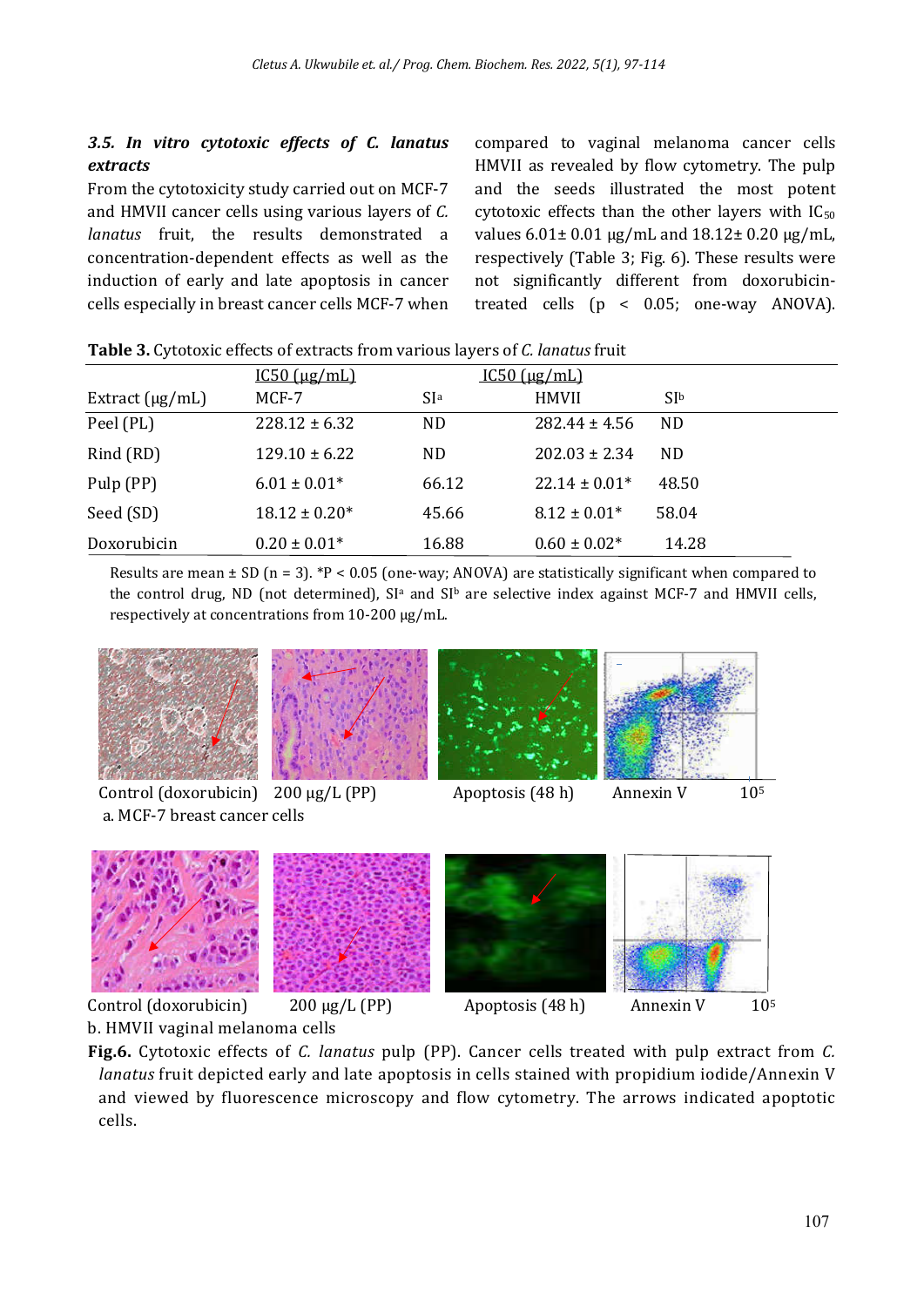#### **4. Discussion**

Breast and vaginal cancer incidence in Nigeria and Africa have been on increasing rate in recent decades. This is due to varying lifestyle of people in addition to poor health facilities to curb these cases. Several others factors were also reported to have contributed to these problems such as lack of exercise, consumption of alcohols, exposure to certain oncogenes or chemicals, and free radical ions, among others [33-34]. It worth to note that regular medical check-ups have assisted greatly in detecting breast and vaginal cancers early. Despite this, more than 10, 000 people have died in 2020 alone in Nigeria [35], including those who have receiving chemotherapeutic drugs. Therefore, it is important to seek an alternative natural anticancer agent which is not harmful to the normal body cells, that is capable of reducing the negative effects of free radical scavenging elements which are usually implicated in cancer cases [36]. For this, our study evaluated the phytochemical contents, antioxidant and cytotoxicity activities of the peel (PL), rind (RD), pulp (PP), and seeds (SD) methanol extracts of *Citrullus lanatus* (watermelon) fruit against breast MCF-7 and vaginal melanoma HMVII cancer cells, while Vero E6 was used as the normal cell.

From the conducted study, phytochemical analysis of the four layers of watermelon fruit showed that there are many phytoconstituents in the pulp (PP) followed by the seed (SD) (Table 1). The presence of these metabolites was responsible for the observed antioxidant and anticancer activities of *C*. *lanatus* fruit. For instance, metabolites such as saponins, tannins, proteins, cardiac glycosides, and flavonoids have been reported to play crucial roles in healing during disease condition in humans. The presence of flavonoids in the pulp more than any other layer of the fruit should be the major

reason it indicated most potent biological activities in the current study.

Flavonoid compound quercetin has been reported to have possessed many pharmacological activities in both *in vitro* and *in vivo* studies. This is because it is readily present in fruits and vegetables, and it has been shown to possess a neuron-protective effect by reducing oxidative stress inhibiting cell proliferation as well as inflammation [37]. The roles played by flavonoid in this current study were not different from the aforementioned. It is also evident from the study that isolation of methyl stearate ester as identified by the GC-MS and NMR. From the study, the methyl stearate ester (a fatty acid) isolated depicted eight signals (1H-NMR) which are mainly singlets and triplets (Fig. 2; a & b), has been reported to possess antifungal and antioxidant activities [38-39]. The compound methyl stearate ester must have contributed to the antioxidant activity witnessed in the current investigation, because most ROS are highly susceptible to polysaturated fatty acids [40]. It also suggests that the pulp contains significant amount of fatty acid ester which have been widely reported to be beneficial to humans aside other metabolites revealed from our study.

From our study, the antioxidant activity of *C. lanatus* extracts were evaluated using DPPH, H2O2, ORAC, FRAP, and ABTS (Table 2). The proposed scrutiny indicated that the pulp reduced the scavenging radical activities by DPPH and other assays examined in concentration dependent-fashion *in vitro*. For instance,  $H_2O_2$  is a bacteriostatic agent that is small and relatively stable molecule, that diffuses readily and thus, gas the potential to act as a second messenger and modulate gene expression [41]. Thus, exposure of an agent to  $H_2O_2$  is a widely use method to cause oxidative damage in cellular models [42]. From the study, most of the assays showed the  $IC_{50}$  values of less than 50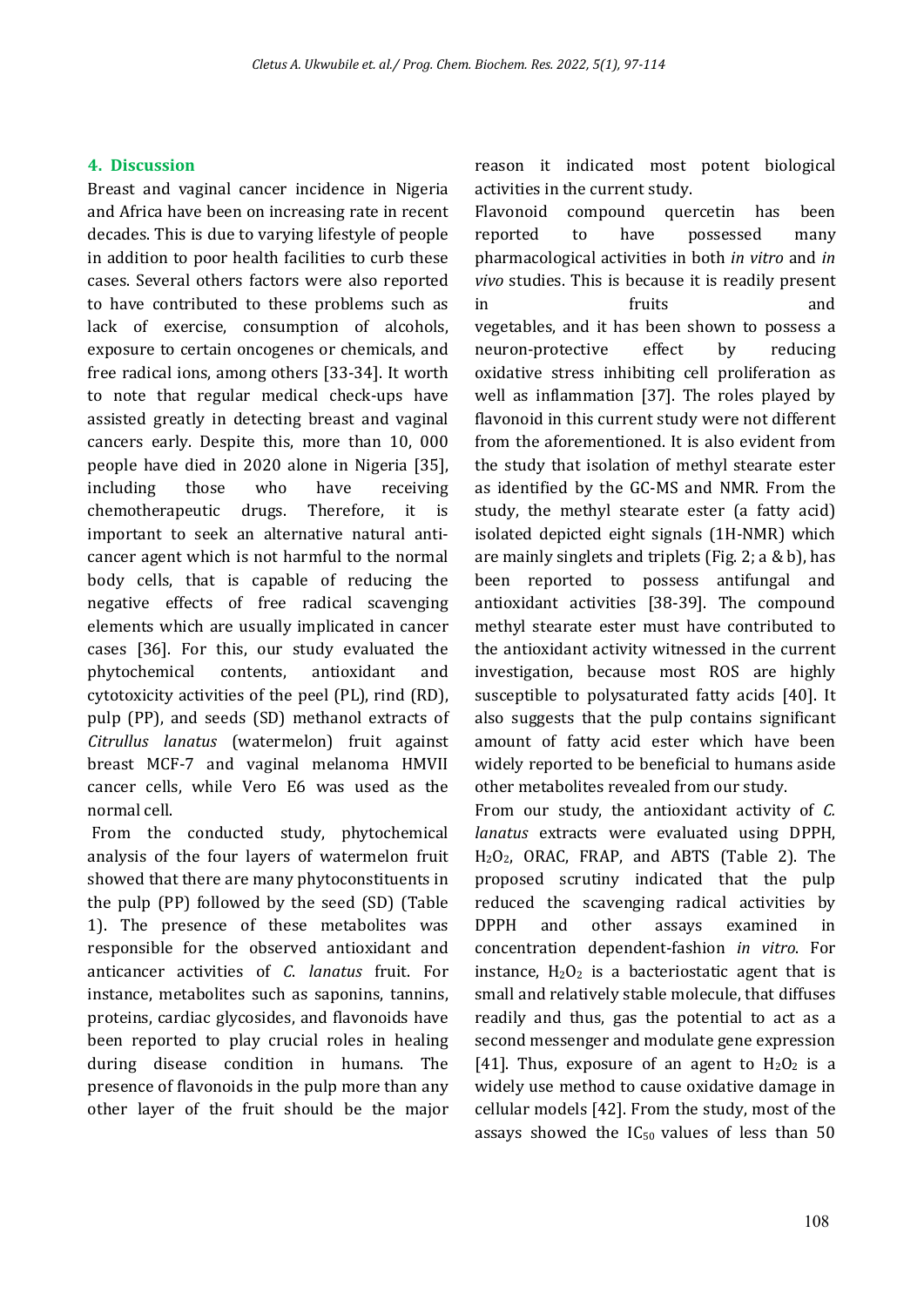µg/mL with the pulp and seeds of watermelon fruit (Fig. 3). However, the pulp was more potent than the seeds at reducing the scavenging radical activities of reactive oxygen species (ROS) at the evaluated concentrations. Flavonoids help regulate cellular metabolisms and fight free radicals which cause oxidative stress on the body.

It also have anti-inflammatory effects and strengthens the blood vessel [43]. The antiradical activity of the total phenolic contents and flavonoids obtained from the current study are principally based on the structural relationships between the different layers of *C. lanatus* fruit in their chemical structures of compound isolated from the pulp. This was in agreement as reported by [44] Similarly, the total antioxidant capacity of *C. lanatus* fruit is a combination of different activities of the ROS which are concentrationdependent as being comparable to the positive controls (Fig. 3).

Furthermore, the results obtained from the *in vitro* studies were affirmed in the *in vivo* rat models. From the *in vivo* study, antioxidant evaluation of the various layers of *C. lanatus* fruit illustrated that the pulp and the seed extracts possessed potent antioxidant effects with increased activities of serum superoxide dismutase (SOD) and catalase (CA), while there were decreases in the level of MDA (Fig. 4). It was reported that catalases are enzymes that catalyze the decomposition of hydrogen peroxide, which is a toxic bye product of various metabolic processes [45-46], while SOD is responsible for accelerating the activity of dismutation of superoxide to  $H_2O_2$  and oxygen, thus, alleviating the possibility of superoxide anion reacting with nitric oxide to form reactive species [14, 45]. These increased levels in serum activities of the catalase and SOD obtained from the current study showed that the *C. lanatus* fruit extracts have an *in vivo* antioxidant activity which is capable of affecting the scavenging radical actions of ROS in the body.

It has been reported also that ROS is known to play double roles which might be deleterious in the body depending on their concentration that are contributing to cellular death by inducing apoptosis in cells or necrosis at the point above the body's antioxidant protection mechanisms [31, 47-49]. Likewise, cancer cells possess high amount of ROS which is basic in nature owing to their high metabolic rates as well as other functions which is distinct from normal cells. In a similar case, an increase at the ROS levels is necessary for the growth of cancer cells, proliferate, and metastased [50]. Therefore, it is possible that the anti-cancer activity of the extracts exhibited in the current study is owing to the presence of certain metabolites in the pulp and seed parts of *C. lanatus* fruit which reduced the essential nutrients needed for the survival of MCF-7 and HMVII cancer cells.

From the anti-cancer study, the preliminary antiproliferative and cytotoxic evaluations of the various layers of watermelon showed that only the pulp and the seeds decreased the growth of *Sorghum bicolor'*s radicle and mortality of tadpoles in concentration-dependent manner, respectively (Fig.5). The radicles of *S. bicolor* and the cells of tadpoles were reported to possess cells which are capable of rapid growth like cancer cells [28]. In this study, the ability of these extracts to inhibit the growth of these radicles depicted that it possessed anti-proliferative effects on the radicles. Similarly, their ability to kill the tadpoles showed the cytotoxic potentials of the pulp and seed.

Moreover, the pulp indicated the most potent  $IC_{50}$  against the MCF-7 and HMVII cancer cells than the seed. Our study showed that extracts from the pulp also possessed strong selective index compared to the doxorubicin standard drug ( $p < 0.05$ ; one-way ANOVA) (Table 3). The selectivity index (SI) which is defined as *the ratio* of the sample's toxic concentration of against its effective bioactive concentration. It indicates the ability of the extract to discriminate cancerous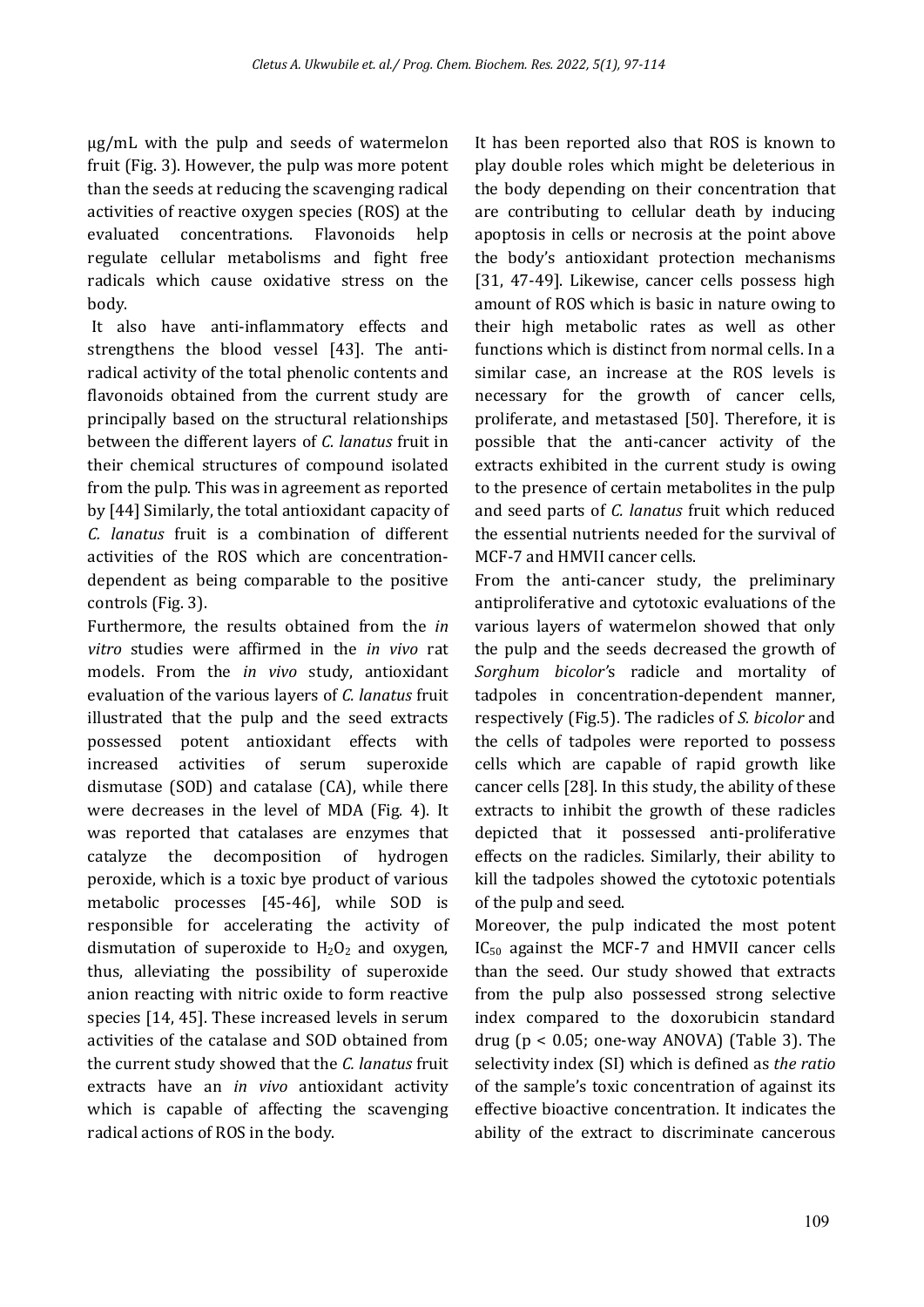cells from normal ones as seen from the obtained data of the current study (Table 3). Moreover, the evaluation of the SI values for medicinal plants or its isolated compounds is very crucial for determining whether more works can be continued on such plant. This is because for determining the anti-cancer activity of a medicinal plant, its cytotoxicity against normal cell lines should be evaluated so as to determine the SI value [51]. From the proposed study, the pulp and the seed of *C. lanatus* showed high value of SI against VeroE6 cell (Table 3). This result was comparable to that of the control drug doxorubicin (p < 0.05; one-way ANOVA). The pulp layer displayed significant levels of apoptosis induction in the cancer cells in concentration dependent fashion after 48 h incubation as revealed by the flow cytometry (Fig. 6).

It was reported that the apoptosis activation via the mitochondrial pathway is one of the major steps in the process of apoptosis [37, 52-53] and is it often related to the activities of caspases-3 and -8 proteins families. Thus, the pulp and seed layers of *C. lanatus* should have induced both early and late apoptosis using these pathways.

Finally, the fact that other layers of *C. lanatus* fruit (peel and rind) does not indicate significant potent antioxidant and anti-cancer activities in this present study would not be concluded that these layers may not possess known biological activities when evaluated for other diseases. The presence of some metabolites in these layers might suggest their usefulness in certain disease situation, hence further research is needed on the pharmacological relevant of these layers. Our study, therefore, showed that the pulp and seeds of watermelon fruit possessed phytochemicals which were responsible for the observed antioxidant and anticancer activities.

# **5. Conclusion**

Our study concludes that methanol extracts of the pulp and seeds of *C. lanatus* fruit possess

potent anti-oxidant and anti-cancer activities against breast cancer MCF-7 and vaginal melanoma cancer HMVII cells, with high selective indices against normal cell line VeroE6. The results obtained also indicated that the pulp and seeds significantly inhibited the proliferative activity of the cancer cells by inducing early and late cellular apoptosis as well as decreasing the activities of the ROS in concentration-dependent manner.

This special mechanism qualifies these layers of watermelon as preferable treatment alternative for oxidative stress (by ROS) as well as breast and vaginal cancers in ethnomedicine. Finally, the variation in chemical contents of these parts in the current study was due to the geographical distribution of the plant which results in these chemical races.

#### **Statement of ethics**

The animals used for this study strictly followed the guidelines approved by the Animal Ethical Committee of the University of Jos, Nigeria approval number UJ/FPS/F17-00379.

#### **Funding sources**

None

#### **Author's contributions**

CAU, UI and AMI designed, performed the experiments and drafted the manuscript. UI and CAU performed the statistical test and analyzed the data. CAU interpret the spectra. All authors read the final version of the manuscript and approved it for submission.

#### **Declaration of Competing Interests**

We have none to declare.

#### **Acknowledgement**

We are grateful to Mr. S. Mejida and J.A. Odugu for their helps in GC-MS and cytometric analysis.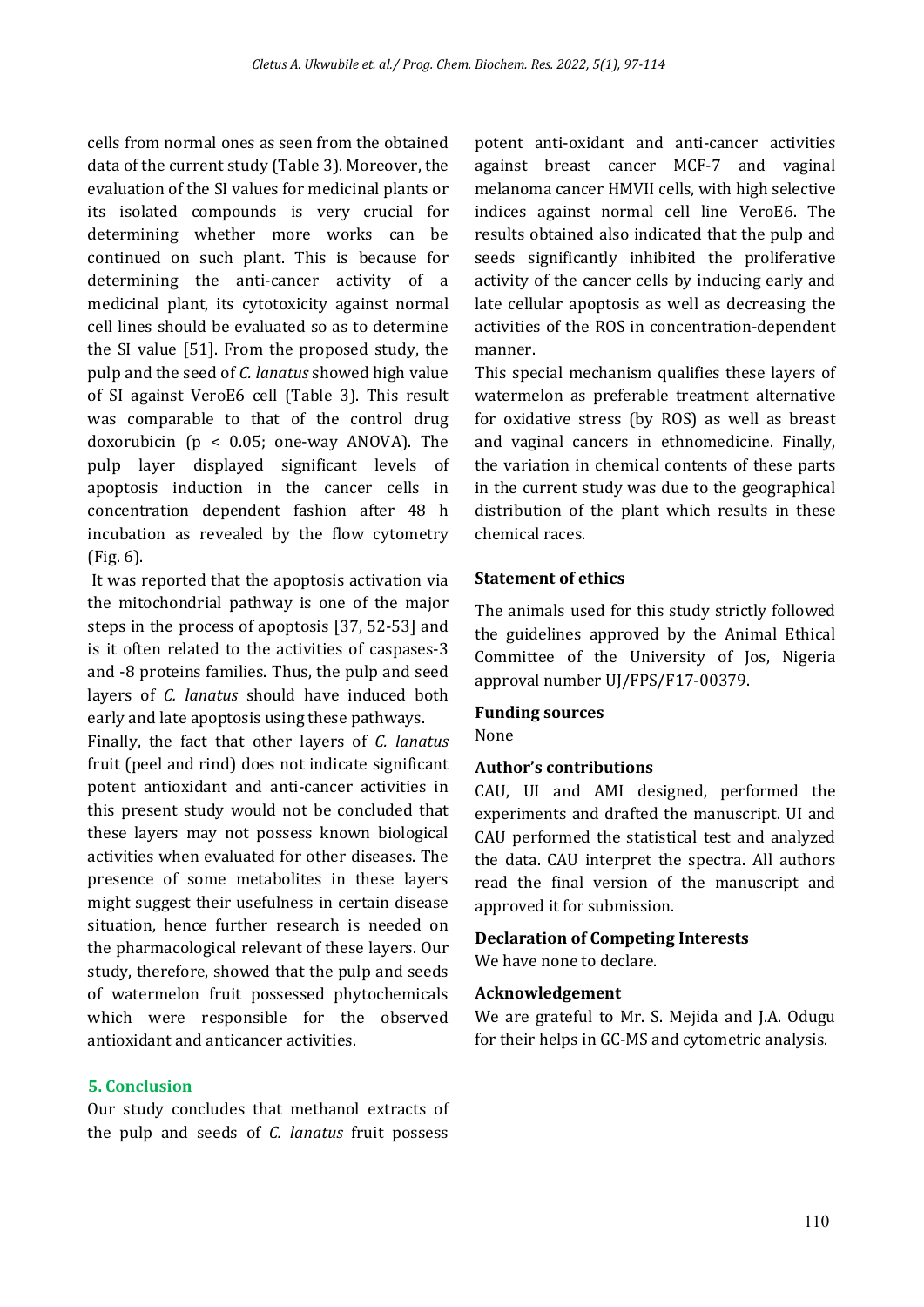# **References**

[1]. A. Sofowora, E. Ogunbodede, A. Onayade, Complementary & Medicines, A. The role and place of medicinal plants in the strategies for disease prevention. *African journal of traditional, complementary, and alternative medicines : AJTCAM*, 10(5) (2013)210–229.

https://doi.org/10.4314/ajtcam.v10i5.2.

- [2]. D.S. L. Bruck, L. A. Gindri, D.A.T. Fortes, F. Kubiça, J. Enderle, R. Roehrs, M.E. Silva, V. Manfredini, & E..L.G. Denardin,. Phytochemical Analysis, Antioxidant Activity, Antimicrobial Activity, and Cytotoxicity of Chaptalia nutans Leaves. *Advances in Pharmacological and Pharmaceutical Sciences,* (2020)3260745. doi: 10.1155/2020/3260745.
- [3]. J.K. Choge. Malnutrition: Current Challenges and Future Perspectives. In M. Imran, & A. Imran (Eds.), Malnutrition. (2020) IntechOpen. https://doi.org/10.5772/intechopen.92007
- [4]. D-P. Xu, Y. Li, X. Meng, T. Zhou, Y. Zhou, J.J. Zhang, H.B. Li. Natural antioxidants in foods and medicinal plants: Extraction, assessment and resources. *International journal of molecular sciences,* 18**,** 96 (2017). doi: 10.3390/ijms18010096
- [5]. A. Karadag, B. Ozcelik, S.J.F.A.M. Saner. Review of methods to determine antioxidant capacities. *Food Anal Methods,* 2 **(**2009**)** 41-60. doi:10.1007/s12161-008-9067-7
- [6]. B. Olayinka, E.J.I.R.J Etejere. Proximate and Chemical Compositions of Watermelon (Citrullus lanatus (Thunb.) Matsum and Nakai cv Red and Cucumber (*Cucumis sativus* L. cv Pipino). *International Food Research Journal*, 25 (2018) 1060-1066.
- [7]. C. Bvenura, A.J.J. Afolayan, A. J. J. F. R. I. The role of wild vegetables in household food security in South Africa: A review. *Food Research International*, 76 (2015) 1001- 1011. doi:10.1016/J.FOODRES.2015.06.013
- [8]. S. Adeyeye, T.B. Olushola, T. Abegunde, A. Adebayo-Oyetoro, H. Tiamiyu, F.J.F.R. Idowu-Adebayo. Evaluation of nutritional composition, physico-chemical

 and sensory properties of 'Robo' (A Nigerian traditional snack) produced from watermelon (*Citrullus lanatus* (Thunb.) seeds. *Food Research*, 4 (1) (2020) 216223. doi.org/10.26656/fr.2017.4(1).230.

- [9]. A. Sofowora. Medicinal plants and traditional medicine in Africa, 2nd edition. (2006) Ibadan Spectrum Books, 289Pp.
- [10]. C.K. Kokate. Practical Pharmacognosy (1995) New-Delhi, India. 55.
- [11]. G.E. Trease, W.C. Evans. Pharmacognosy (2002) W. B. Saunders, London, UK, 15th Edition.
- [12]. C.A. Ukwubile, E.O. Ikpefan, T.S. Malgwi, A.B. Bababe, J.A. Odugu, A.N. Angyu, O. Otalu, M.S. Bingari, H.I. Nettey. Cytotoxic effects of new bioactive compounds isolated from a Nigerian anticancer plant *Melastomastrum capitatum* Fern. leaf extract. *Scientific African*,8 (2020) e00421. doi.org/10.1016/j.sciaf. 2020.e00421.
- [13]. M.S. Blois. Antioxidant Determinations by the Use of a Stable Free Radical. *Nature*, 181 (1958) 1199-1200. http://dx.doi.org/10.1038/1811199a0.
- [14]. S.O. Onoja, Y.N. Omeh, M.I. Ezeja, M.N.Chukwu. Evaluation of the *In Vitro*

 and *In Vivo* Antioxidant Potentials of *Aframomum melegueta* Methanolic Seed Extract. *Journal of Tropical Medicine*, 6 (2014).

https://doi.org/10.1155/2014/159343.

- [15]. R.J. Ruch, K.A. Crist, J.E. Klaunig. Effects of culture duration on hydrogen peroxide induced hepatocyte toxicity. *Toxicol Appl Pharmacol*., 100(3) (1989) 451-64. doi: 10.1016/0041-008x (89)90293-7100**.**
- [16]. R.L. Prior, H. Hoang, L. Gu, X. Wu, M. Bacchiocca, L. Howard, M. Hampsch- Woodill, D. Huang, B. Ou. R. Jacob. Assays for hydrophilic and lipophilic antioxidant capacity (oxygen radical absorbance capacity (ORAC(FL))) of plasma and other biological and food samples. J Agric Food Chem., 51(11) (2003) 3273-9. doi: 10.1021/jf0262256.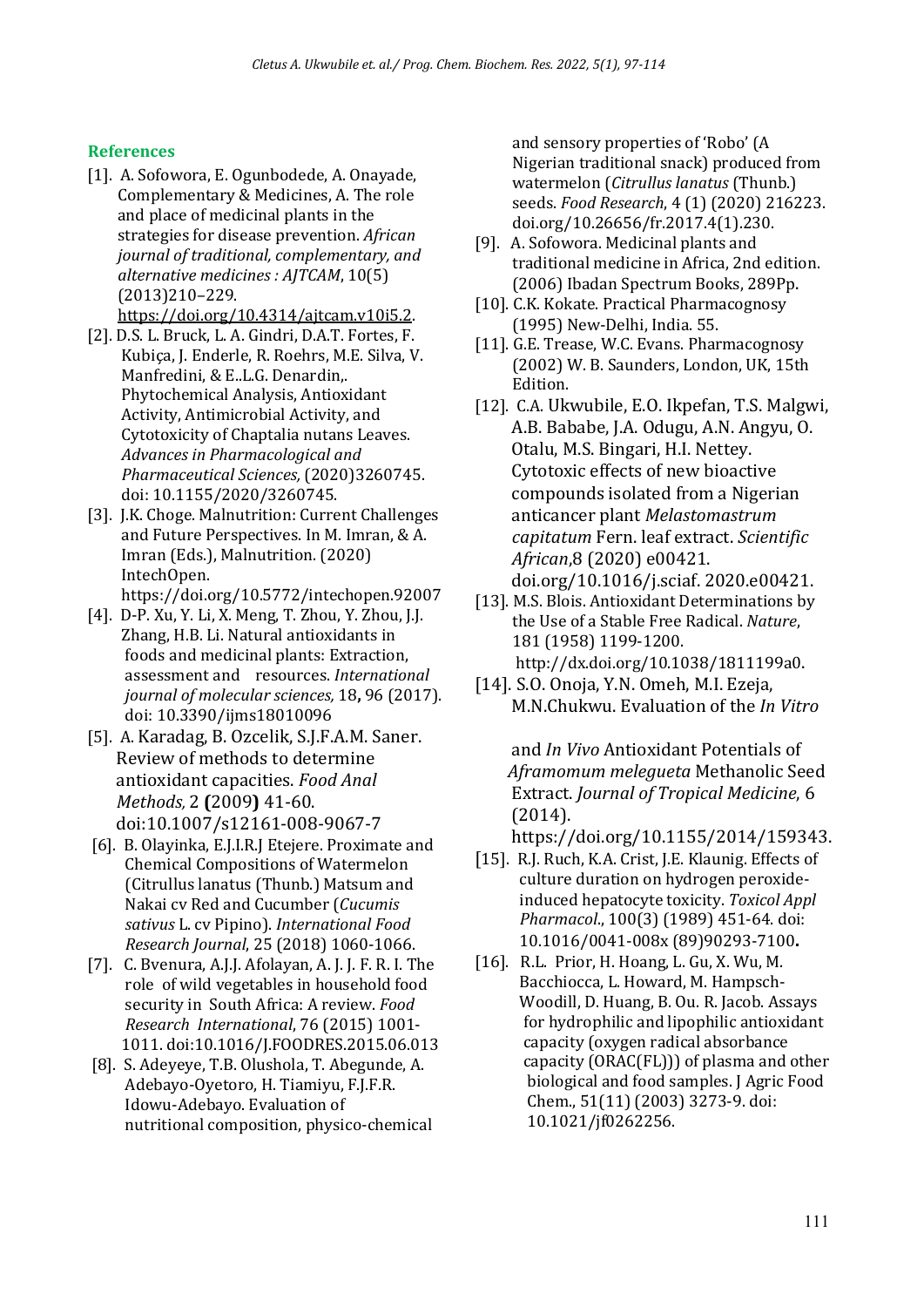- [17]. K. Thaipong, U. Boonprakob, K. Crosby, L. Cisneros-Zevallos, D.H. Byrne. Comparison of ABTS, DPPH, FRAP, and ORAC assays for estimating antioxidant activity from guava fruit extracts. *Journal of Food Composition and Analysis*, 19 (6–7) (2006) 669-675. doi.org/10.1016/j.jfca.2006.01.003.
- [18]. I. Benzie, J. Strain. The Ferric Reducing Ability of Plasma (FRAP) as a Measure of "Antioxidant Power: The FRAP Assay". *Analytical Biochemistry*, 239 (1996)70-76.

# http://dx.doi.org/10.1006/abio.1996.0292

- [19]. S. Surveswaran, Y. Cai, H. Corke, M. Sun.Systematic evaluation of natural phenolic antioxidants from 133 Indian medicinal plants. *Food Chemistry*, 102 (2007)938–953. doi:10.1016/j.foodchem.2006.06.033.
- [20]. Y. Cai, Q. Luo, M. Sun, H. Corke. Antioxidant activity and phenolic compounds of 112 traditional Chinese medicinal plants associated with anticancer. *Life Sci*., 74(2004)2157-2184. doi: 10.1016/j.lfs.2003.09.047.
- [21]. D. Rosi, G. Peruzzotti, E.W. Dennis, D.A. Berberian, H. Freele, S. Archer. A new, active metabolite of 'Miracil D.'. *Nature,* 208 (1965) 1005–1006. doi: 10.1038/2081005a0.
- [22]. A. Banerjee, H. Ahmed, P. Yang, S.J. Czinn. Blanchard TG. Endoplasmic reticulum stress and IRE-1 signaling cause apoptosis in colon cancer cells in response to andrographolide treatment. *Oncotarget*.,7(2016) 41432–44. doi: 10.18632/oncotarget.9180.
- [23]. K. Liu et al. Evaluating cell lines as models for metastatic breast cancer through integrative analysis of genomic data. *Nat. Commun*. (2019). doi.org/10.1038/s41467-019-10148-6.
- [24]. H.B. Yesufu, P.U. Bassi, I.Z. Khaz, F.I. Abdulrahaman, G.T. Mohammed. Phytochemical screening and hepatoprotective properties of aqueous root bark extract of *Sarcocephalus latifolius* (Smith) Bruce (African peach).

 *Archives of Clinical Microbiology*, 1(2) (2010) 1–5. doi: 10:3823/207.

- [25]. H.H. Draper, M. Hadley. Malondialdehyde determination as index of lipid peroxidation.*Methods in Enzymology*,186 (1990) 421-31. doi: 10.1016/0076- 6879(90)86135-i.
- [26]. Y.L. Sun, L.W. Oberley, Y. Li. A simple method for clinical assay of superoxide Dismutase. *Clinical Chemistry*, 34(3) (1988) 497–500. PMID: 3349599.
- [27]. S.E. Atawodi. Evaluation of the hypoglycaemic, hypolipidemic and antioxidant effects of methanolic extract of "Ata-Ofa" polyherbal tea (Apolyherbal) in alloxan-induced diabetic rats. *Drug Invention Today*, 3 (2011) 270–276. www.ditonline.info
- [28]. E.O. Ikpefan, B.A. Ayinde, J.O. Ikpefan. Comparative phytochemical and growth inhibitory studies on the leaf and root bark extracts of *Securinega* Virosa (roxb ex. Willd) Baill (Euphoriaceae). *Journal of Pharmaceutical and Allied Sciences*, 12(1) (2015) 2219-2227.
- [29]. T. Mosmann. Rapid colorimetric assay for cellular growth and survival. Application to proliferation and cytotoxicity assays. *J. Immunol. Methods*, 65 (1983) 55–63. doi:10.1016/0022-1759(83)90303-4.
- [30]. V.R. Lombardi, L.I. Carrera, R. Cacabelos. *In Vitro* Screening for Cytotoxic Activity of Herbal Extracts. *Evid Based Complement Alternat Med*., (2017) 2675631. doi: 10.1155/2017/2675631.
- [31]. V.K. Nelson, N.K. Sahoo, M. Sahu *et al*. *In vitro* anticancer activity of *Eclipta alba* whole plant extract on colon cancer cell HCT-116. *BMC Complement Med Ther.,* 20 (2020) 355.
	- doi.org/10.1186/s12906-020-03118-9.
- [32]. C.A. Ukwubile, E.O. Ikpefan, T.S. Malgwi, M.Y. Dibal, A.C. Famurewa, H. Rasheed-Jada, H.H. Milagawanda, A.U. Suleiman. Antioxidant, anti-inflammatory, analgesic and in vitro-in vivo cytotoxicity effects of *Spondias venulosa* (Engl.) Engl. leaf extracts on MCF-7/S0.5 and OV7 cancer cell lines. Scientific African, 13 (2021) e00917.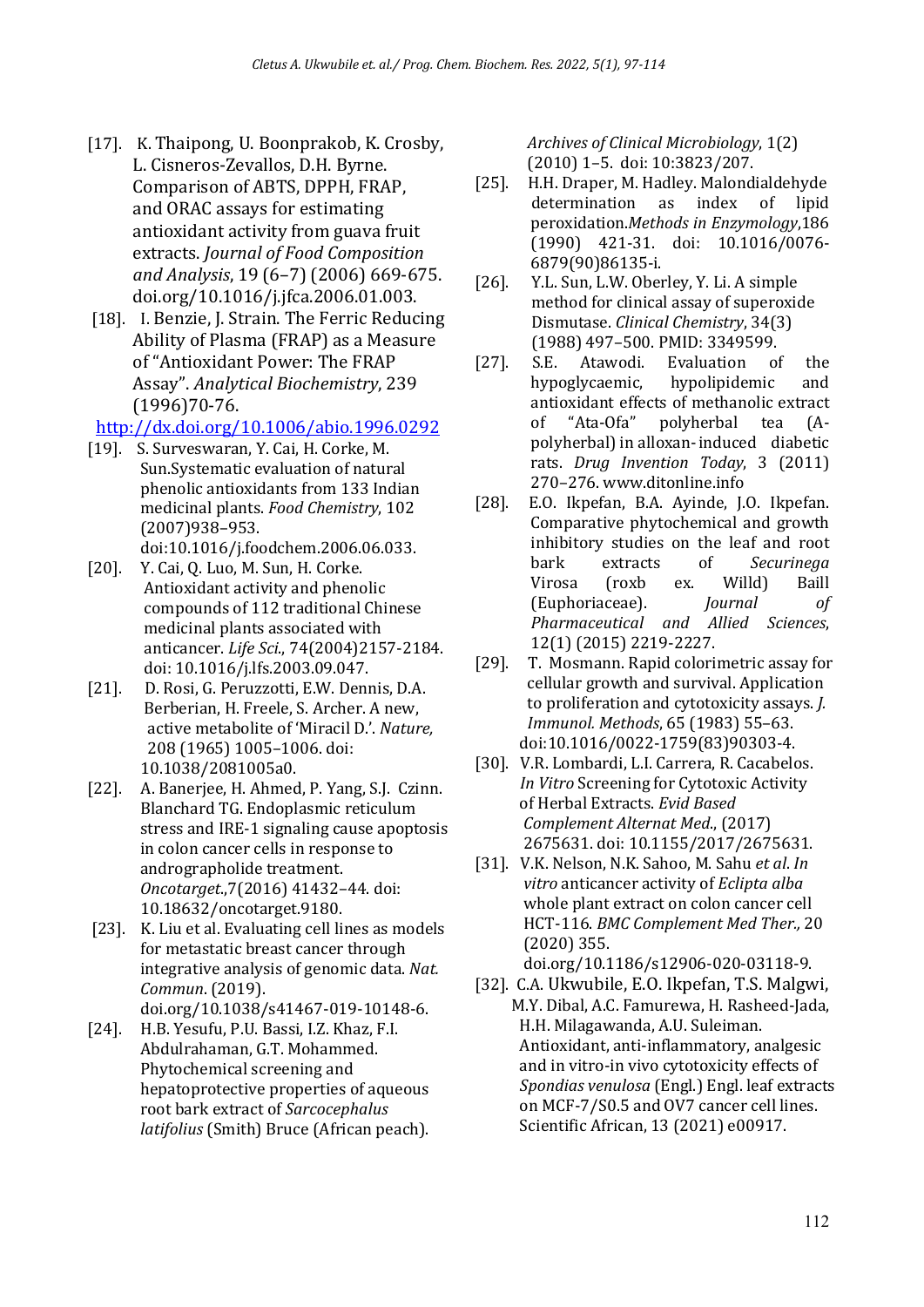doi.org/10.1016/j.sciaf. 2021.e00917.

- [33]. *R.* Sumathy, S. Sankaranarayanan, P.S. Bama, J. Ramachandran, M. Vijayalakshmi, M.Deecaraman, S.L. Nagar*. Antioxidant and antihemolytic activity of flavonoid extract from fruit peel of Punica granatum*. *Asian Journal of Pharmaceutical and Clinical Research*, 6(2) (2013) 208-2011.
- [34]. D. Sreeramulu, M. Raghunath, M. Antioxidant activity and phenolic content of roots, tubers and vegetables commonly consumed in India. *Food Research International*., 43 (2010) 1017-1020. doi.org/10.1016/j.foodres.2010.01.009
- [35]. Federal Ministry of Health. Cancer Cases & Update (2020). Federal Ministry of Health News Bulleitin, Abuja.
- [36]. N.A. Jaradat, A.N. Zaid, F. Hussein. Investigation of the antiobesity and antioxidant properties of wild *Plumbago europaea* and *Plumbago auriculata* from North Palestine. *Chem. Biol. Technol. Agric.* 3 (2016) 31.
	- doi.org/10.1186/s40538-016-0082-4
- [37]. B.K. Velmurugan, J.T. Lin, B. Mahalakshmi, Y.C. Chuang, C.C. Lin, Y.S. Lo, M.J. Hsieh, M.K. Chen. Luteolin-7-O-Glucoside Inhibits Oral Cancer Cell Migration and Invasion by Regulating Matrix Metalloproteinase-2 Expression and Extracellular Signal- Regulated Kinase Pathway. *Biomolecules*,10 (4) (2020) 502. doi: 10.3390/biom10040502.
- [38]. Pinto et al. Antifungal and antioxidant activity of fatty acid methyl esters from vegetable oils. *Annals of the Brazilian Academy of Sciences*, 89 (3) (2017) 1671- 1681. https://dx.doi.org/10.1590/0001- 3765201720160908.
- [39]. H. Abdel-Hady, E.A. El-Wakil, M. Abdel- Gawad. GC-MS Analysis, Antioxidant and Cytotoxic Activities of Mentha spicata *European Journal of Medicinal Plants,* 26(1) (2018) 1-12. doi:
- 10.9734/EJMP/2018/45751.
- [40]. T. Bakirel,U. Bakirel, O.U. Keles, S.G. Ulgen, H. Yardibi. *In vivo* assessment of antidiabetic and antioxidant activities of rosemary (*Rosmarinus officinalis*) in alloxan-diabetic rabbits. *Journal of*

 *Ethnopharmacology*, vol. 116 (1) (2008) 64–73. doi: 10.1016/j.jep.2007.10.039.

- [41]. M. Rojkind, J.A. Dominguez-Rosales, N. Nieto, P.J.C. Greenwel, M.L.S. Cmls. Role of hydrogen peroxide and oxidative stress in healing responses. Cell Mol Life Sci., 59(11) (2002) 1872-91. doi: 10.1007/pl00012511.
- [42]. C. Ransy, C. Vaz, A. Lombès, F. Bouillaud. Use of  $H_2O_2$  to Cause Oxidative Stress, the Catalase Issue. *International Journal of Molecular Sciences*, 21(23) (2020) 9149. https://doi.org/10.3390/ijms21239149.
- [43]. K.L. *Ruiz, L.A. Cira-Chávez, M.I. Estrada- Alvarado, L.E. Gassos-Ortega, J.D. Ornelas- Paz, M.A. Mata. Flavonoids: Important Biocompounds in Food (2017) 353-369.* http://dx.doi.org/10.5772/67864.
- [44]. P.A. Ofosu-Aikins. Evaluation of Antioxidant and Cytotoxic Properties of *Citrullus lanatus* Extracts. M.Phil. Chemical Pathology Thesis/ Dissertation, University of Ghana, Accra (2018). URI: http://ugspace.ug.edu.gh/handle/12345../
- [45]. A.C. Maritim, R.A. Sanders, J.B. Watkins III. Diabetes, oxidative stress, and antioxidants: a review. *Journal of Biochemical and Molecular Toxicology*, 17(1) (2003) 24-38. doi: 10.1002/jbt.10058.
- [46]. R. Kohen, A. Nyska. Oxidation of biological systems: oxidative stress phenomena, antioxidants, redox reactions, and methods for their quantification. *Toxicologic Pathology*, 30(6) (2002) 620–650. doi: 10.1080/01926230290166724.
- [47]. O.O. Ogbole, P.A. Segun, A.J. Adeniji. *In vitro* cytotoxic activity of medicinal plants from Nigeria ethnomedicine on Rhabdomyosarcoma cancer cell line and HPLC analysis of active extracts. *BMC Complement Altern Med*., 17(2017) 494. doi: 10.1186/s12906-017-2005-8.
- [48]. H. Lee, I. Kim, S.K. Han et al. Domain mediated interactions for protein subfamily identification. *Sci. Rep*., 10 (2020) 264. https://doi.org/10.1038/s41598-019- 57187-z.
- [49]. H. Khan, H. Ullah, M. Aschner, W.S. Cheang, E.K. Akkol. Neuroprotective Effects of